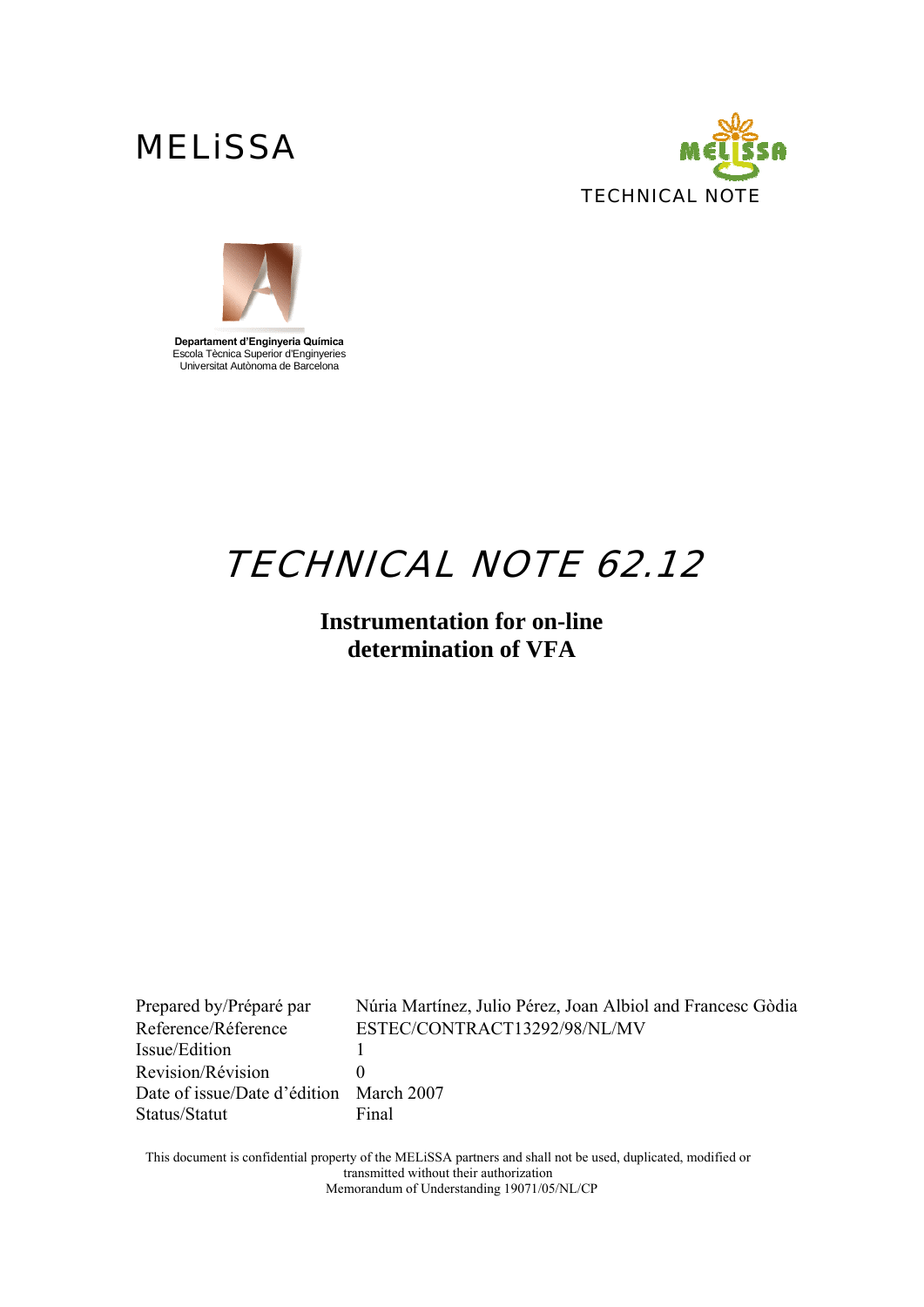

### APPROVAL

| Title | <b>Instrumentation for on-line</b> | <i>Issue</i> | Revision $\vert$ $\angle$ |  |
|-------|------------------------------------|--------------|---------------------------|--|
| Titre | determination of VFA               | Edition      | Révision                  |  |
|       |                                    |              |                           |  |

| Author | Núria Martínez, Julio Pérez, Joan Albiol and Date   March 2007 |      |  |
|--------|----------------------------------------------------------------|------|--|
| Auteur | Francesc Gòdia                                                 | Date |  |

| Approved by         | Brigitte Lamaze | Date | March 2007 |
|---------------------|-----------------|------|------------|
| <i>Approuvé par</i> |                 | Date |            |

### CHANGE LOG

| Issue/ <i>Edition</i> | Revision/ <i>Révision</i> | Status/Statut | Date/Date |
|-----------------------|---------------------------|---------------|-----------|
|                       |                           |               |           |
|                       |                           |               |           |
|                       |                           |               |           |

### Distribution List

| Name/Nom | Company/Société | Quantity/ <i>Quantité</i> |
|----------|-----------------|---------------------------|
|          |                 |                           |
|          |                 |                           |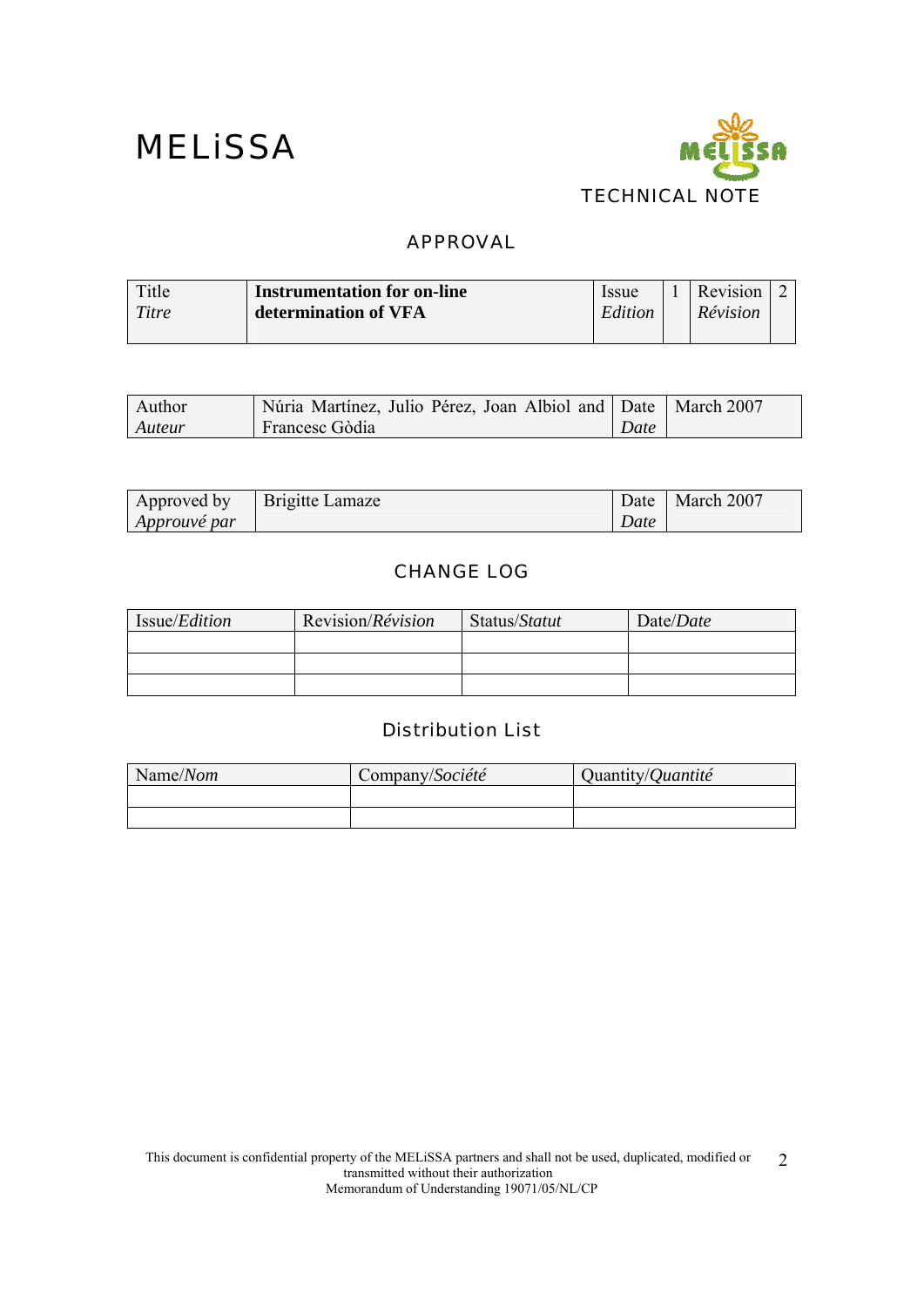# **MELISSA**



### **TABLE OF CONTENT**

| 5.2.2. Determination of the ratio Volume/Distance                         |  |
|---------------------------------------------------------------------------|--|
|                                                                           |  |
|                                                                           |  |
|                                                                           |  |
|                                                                           |  |
|                                                                           |  |
|                                                                           |  |
|                                                                           |  |
|                                                                           |  |
|                                                                           |  |
| 8.2. Calculations for the determination of the ratio volume/distance      |  |
| 8.3. Original offer for the on-line analysis of gas phase application  34 |  |
|                                                                           |  |
|                                                                           |  |
|                                                                           |  |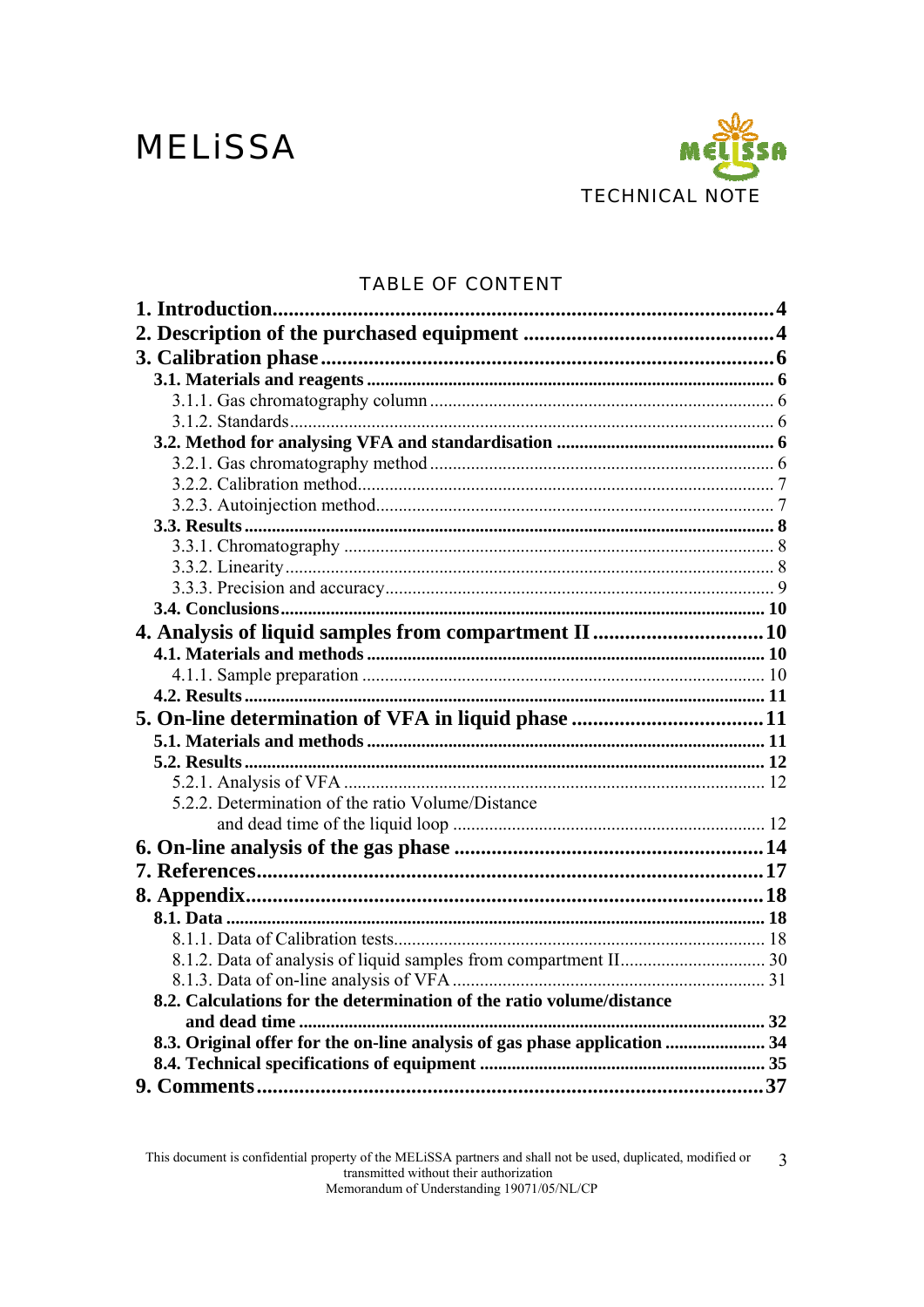

### **1. Introduction**

The aim of compartment II of the MELISSA Pilot Plant is to consume volatile fatty acids generated in the first compartment. For a reliable implementation of compartment II and optimisation of the whole loop operation by the control software, it is necessary to have information on the type and concentration of volatile fatty acids (VFA) produced in the first compartment and its level of consumption by compartment II.

In the first part of this workpackage (Camargo *et al.*, 2005) different techniques have been considered for the analysis of VFA in compartment II. According to the requirements needed for this application, the GC technique coupled to a FID detector was chosen. A comparison between different equipment for GC was done and as a result and due to the harmonisation required with other MELISSA partners the Shimadzu gas chromatograph was the final proposal submitted to ESA for approval.

A Shimadzu GC 2010 (see next section "2 Description of the equipment purchased") was purchased and installed. A method for analysing VFA has been identified. Calibration with standards has been performed and liquid samples from compartment II have been analysed using the method described in this technical note.

Due to the final application of this method, which is the on-line monitoring of VFA in both liquid phases from compartments II and I, a first on-line test have been ran with standard samples.

It has been also considered the possibility to analyse VFA on the gas phase of compartments II and I simultaneously to the liquid phase, due to VFA are present in both liquid and gas phases. An offer to purchase the hardware needed for this possible future application is also presented in this technical note.

### **2. Description of the purchased equipment**

The purchased equipment was a Shimadzu GC-2010 (Camargo *et al.*, 2005). The main characteristics of the equipment are the following:

GC Model: Shimadzu GC-2010AF Detector: FID Injector port: split/Splitless Autoinjector: PALGC1, PALMR-S2010, PALCycComp On-line valves system: P/AOC 5000 SW: GC solution (version 2) Control SW AOC5000 Injection mode: Split/Splitless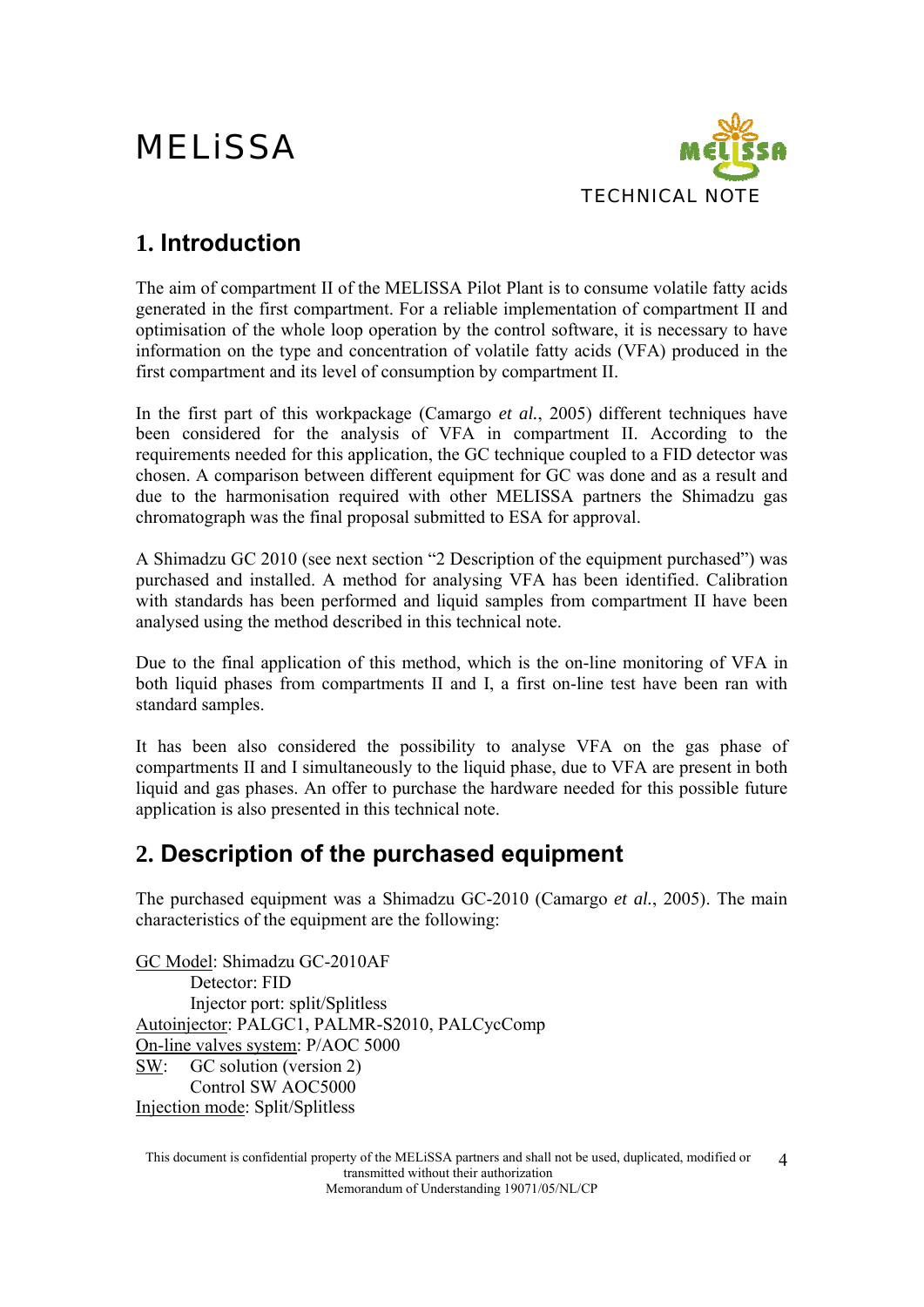

A picture of GC equipment is in figure 1 and an example of the PC interface of the "GC Real Time Analysis" software which is included in GC-Solution software (v.2) is shown in figure 2.



**Figure 1** General GC equipment installed at the MELISSA Pilot Plant, UAB.



Figure 2 Example of the PC interface of the "GC Real Time Analysis" software. This software is used to introduce the method, start the analysis using batch sequences, if necessary, and follow the GC status and the chromatogram during analysis.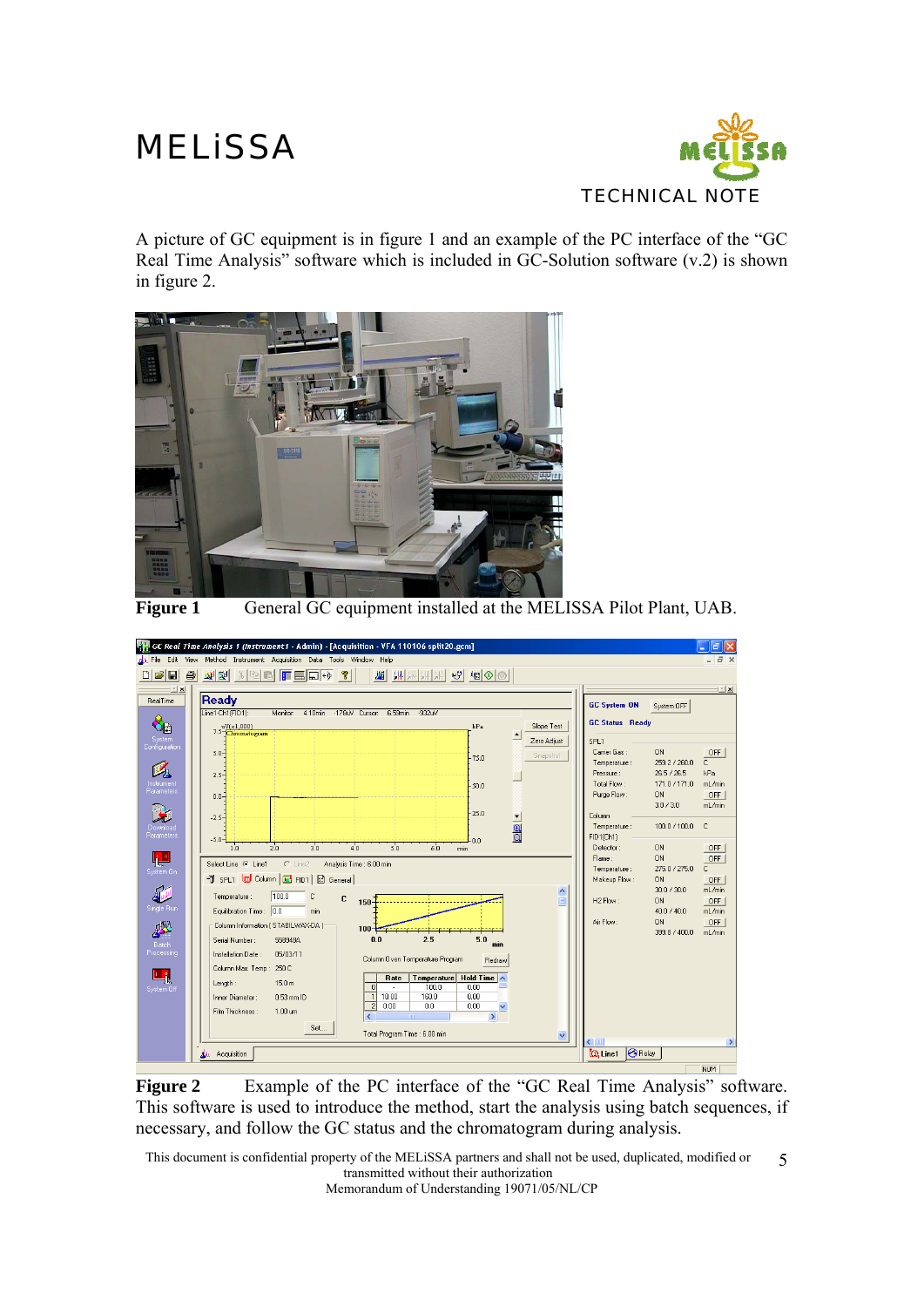

### **3. Calibration phase**

### **3.1. Materials and reagents**

### **3.1.1.Gas chromatography column**

The column used for these experiments was a fused silica STABILWAX-DA semicapillary column from Restek. The dimensions of this column are 15m x 0.53mm x 1μm, corresponding to the length, inner diameter and thickness of the stationary phase film, respectively. The stationary phase is bonded PEG that has been specifically deactivated for acidic compounds.

### **3.1.2.Standards**

We expect an amount around 5g/L total VFA, 80% of the total VFA being acetic acid. If we estimate the average molar molecular weight around 65g/Mol for an average formula with 2.3 Carbon atoms, then the corresponding Carbon concentration in Compartment II liquid input will be around 2gC/l.

The range of VFA concentration used for the calibration was from 0.01gC/L to 2gC/L, approximately, of each VFA. Two stock standard solutions of a mixture of VFA at concentrations of 0.5g/L and 10g/L of each compound were prepared in MilliQ water. Final solutions of the following concentrations: 0.01, 0.025, 0.075, 0.1, 0.2 and 0.4, 0.5, 1, 2, 3, 4g/L of each compound were also prepared with MilliQ water from stock solutions of 0.5g/L and 10g/L, respectively.

GC is capable of separating each VFA and analyse them one by one, regardless the number of different VFA that the sample contain or whether they are at the same concentration or not. Under this basic, standard samples are prepared with a mixture of VFA. Each standard sample could have been prepared with one VFA, but the number of components per sample does not affect the analysis.

All solutions were filtered with 0.22μm pore filters (Millipore).

Glacial acetic acid was obtained from Panreac Química. propionic acid, isobutyric acid, butyric acid, isovaleric acid and valeric acid were obtained from Merck analytical grade. In order to maintain clean the syringe methanol and acetone from Panreac Química analytical grade were used.

### **3.2. Method for analysing VFA and standardisation**

### **3.2.1.Gas chromatography method**

A chromatographic method was identified for the analysis of VFA. Helium was used as a carrier gas (6bar), and  $N_2$  as make up gas was (2bar).  $H_2$  (3bar) and Air (3bar) were used in order to get ignition from the Flame Ionisation Detector (FID). Two different split ratios, 10 and 40, were used depending on the concentration range of VFA. The parameters of this method are the following: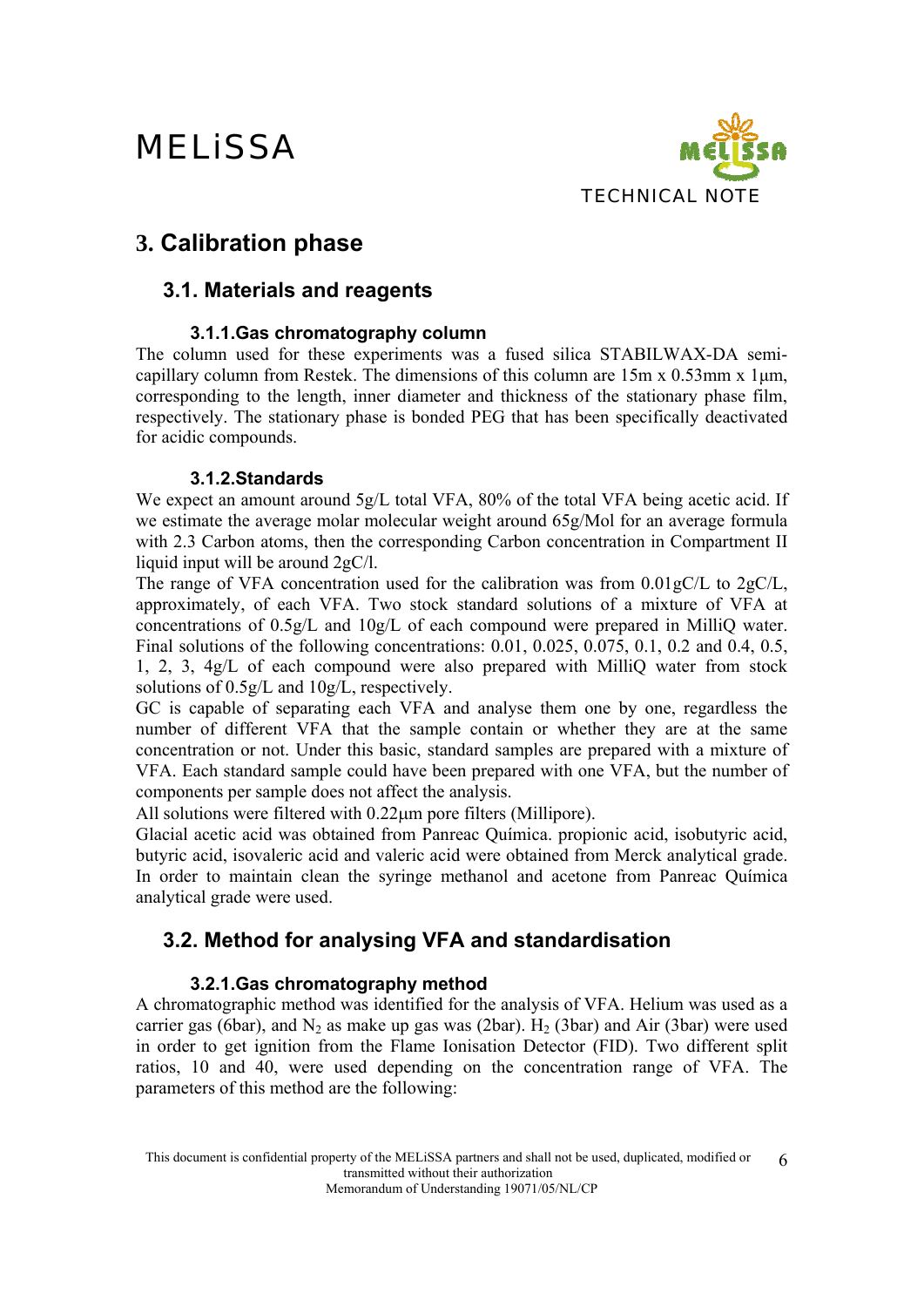

| Injector temperature:       | $220^{\circ}$ C                                                         |
|-----------------------------|-------------------------------------------------------------------------|
| Column temperature program: | from 100 $\degree$ C to 160 $\degree$ C at a rate of 10 $\degree$ C/min |
| Total flow:                 | 171.0mL/min                                                             |
| Pressure:                   | 26.5kPa                                                                 |
| Column flow:                | 8.00mL/min                                                              |
| Injection size:             | $1 \mu L$                                                               |
| Injection mode:             | split                                                                   |
| Liner:                      | Deactivated with silica wool plug                                       |
| Detector temperature:       | $275^{\circ}$ C                                                         |

#### **3.2.2.Calibration method**

External standard method was chosen for calibration, using individual calibration curves done for each VFA. Calibration curves of standards and analysis of samples must be performed under identical conditions (Novák, 1988). No need to add an internal standard compound to samples is required for this method.

#### **3.2.3.Autoinjection method**

The autoinjection method was optimised for a better sampling performance and cleaning of syringe. When aqueous samples are injected a specific cleaning program has to be designed in order to maintain the syringe in good performing conditions. The final refined autoinjector method parameters are presented in table 1. Two wash stations are available; therefore two different solvents can be used. Mainly, post-injection clean is done 5 times with methanol followed by 5 times more with acetone. Pre-injection clean is solely done with the most volatile solvent: acetone.

The method had to be also optimised with the aim of avoiding bubbles in the syringe when sampling. For that reason the parameters "Filling speed", "Filling Strokes", "Pullup Delay", "Injection Speed", "Pre-injection Delay" and "Post-injection Delay" were modified as required for optimisation.

| Table 1<br>Autoinjector Method Macro Sequence |  |  |
|-----------------------------------------------|--|--|
|-----------------------------------------------|--|--|

| Autoinjector parameter               | #   |
|--------------------------------------|-----|
| Air volume                           |     |
| Pre Clean with Solvent 1 (methanol)  |     |
| Pre Clean with Solvent 2 (acetone)   | 2   |
| Pre Clean with Sample                | 2   |
| Filing Volume $(\mu L)$              | 3   |
| Filling Speed $(\mu L/s)$            | 10  |
| <b>Filling Strokes</b>               | 5   |
| Pullup Delay (ms)                    | 300 |
| Injection Speed $(\mu L/s)$          | 100 |
| Pre inject Delay (ms)                |     |
| Post inject Delay (ms)               |     |
| Post Clean with Solvent 1 (methanol) |     |
| Post Clean with Solvent 2 (acetone)  |     |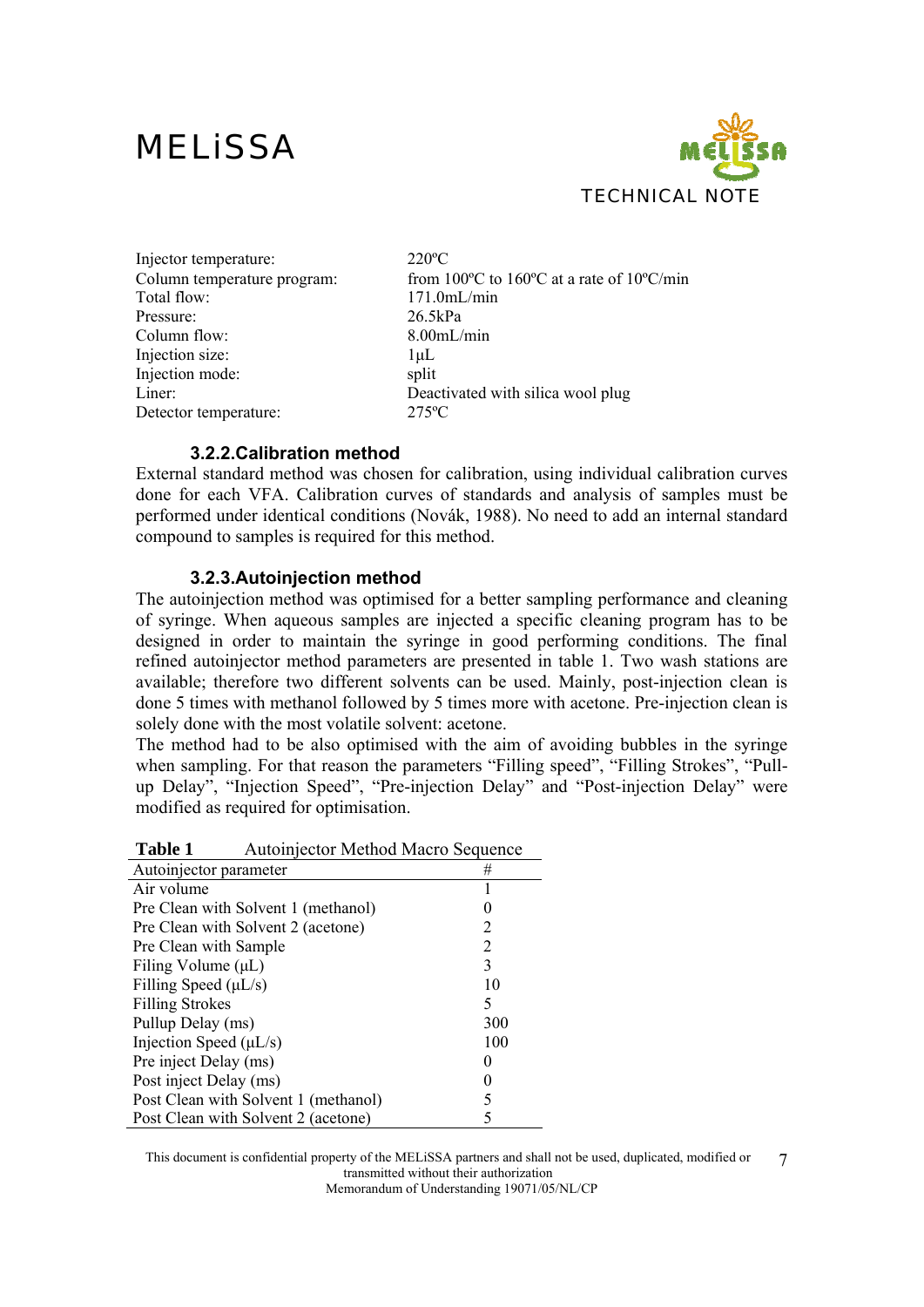

### **3.3. Results**

### **3.3.1.Chromatography**

Time of analysis is an important parameter for a control tool; hence retention time of VFA was decreased in order to achieve a shorter time of chromatographic analysis per sample.

The use of a short length column (15m) allowed to elute all VFA in few minutes and still good resolution of peaks was maintained. As it can be observed in Figure 2, all VFA are eluted separately in 6min.<br>
Channel I Standard Sample CNGCsobnion DataWoriaMSTD-VFA7-010.gcd



**Figure 2** VFA Chromatogram

### **3.3.2.Linearity**

Calibration curves were obtained by analysing all standard samples, which were analysed in triplicates. Due to the range of VFA to be analysed is quite broad, we can distinguish two different optimal conditions depending on the concentration range of VFA. For concentration ranges 0.025g/L-0.4g/L (25, 75, 100, 200 and 400 mg/L) and 0.1g/L-4g/L (0.1, 0.5, 1, 2 and 4g/L) split 10 and split 40 were used respectively. Correlation factors (R) were calculated for each compound at each split ratio (table 2). Good results of linearity (R≥0.999) for all VFA resulted from these calibration tests.

For the future application split ratio can be easily changed on the PC interface or remotely by the control software. However, an external standard calibration is required for each split ratio.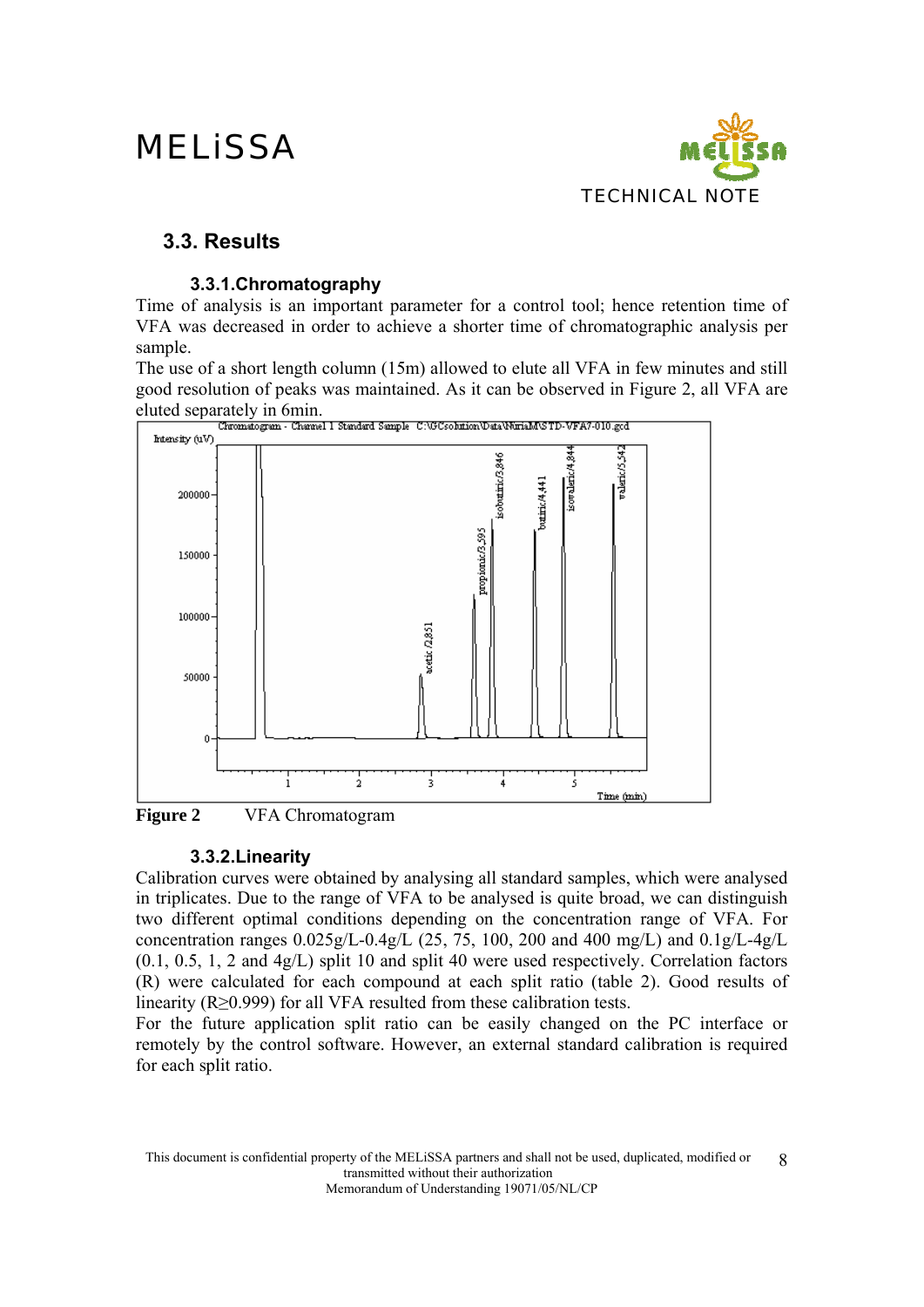

| Table 2                                                                                | Results of linearity and reproducibility |        |            |                   |          |            |
|----------------------------------------------------------------------------------------|------------------------------------------|--------|------------|-------------------|----------|------------|
| Compound                                                                               | Split 10                                 |        |            |                   | Split 40 |            |
|                                                                                        | Conc. Range of                           | R      | $RSD*(\%)$ | Conc. Range of    | R        | $RSD*(\%)$ |
|                                                                                        | compound $(mg/L)$                        |        | $n=3$      | compound $(mg/L)$ |          | $n=3$      |
| Acetic acid                                                                            | 25-400                                   | 0.9996 | 6.43       | 100-4000          | 0.9996   | 3.43       |
| Propionic acid                                                                         | 25-400                                   | 0.9996 | 5.28       | 100-4000          | 0.9995   | 3.11       |
| Isobutyric acid                                                                        | 25-400                                   | 0.9994 | 4.21       | 100-4000          | 0.9995   | 3.56       |
| Butyric acid                                                                           | 25-400                                   | 0.9995 | 4.79       | 100-4000          | 0.9995   | 3.28       |
| Isovaleric acid                                                                        | 25-400                                   | 0.9994 | 4.2        | 100-4000          | 0.9994   | 3.67       |
| Valeric acid                                                                           | 25-400                                   | 0.9994 | 4.87       | 100-4000          | 0.9994   | 3.39       |
| $\mathbf{d} \cdot \mathbf{r}$ , and $\mathbf{r}$ , and $\mathbf{r}$ , and $\mathbf{r}$ | $\alpha$ m $\beta$<br>$\alpha$ , 1 1 m   |        | (5.05)     |                   |          |            |

**Table 2** Results of linearity and reproducibility

\*Mean value of Relative Standard Deviations (RSD)

### **3.3.3.Precision and accuracy**

Precision was studied by measuring the reproducibility of peak areas. Reproducibility was measured by calculating the relative standard deviation (RSD) of peak areas for three repeated analysis of each sample. Results of RSD of individual samples of all different concentrations range from 0.3 to 16%. The highest RSD values correspond to the lowest acetic and propionic acids concentrations analysed at a split ratio of 10. In addition, average values of RDS of each VFA were calculated from all the RSD values for a given VFA. These averages RSD are represented in table 2, and range from 3 to 6%.

To improve reproducibility with samples based on aqueous matrix the following parameters were implemented: (i) the amount of silica wool to the liner was increased to 12mg, (ii) injector temperature was decreased to 220ºC and (iii) autoinjector method was optimised as described above ("3.2.3 Autoinjection method").

Accuracy is measured by the relative error existing between the real concentration and the theoretical concentration obtained by the calibration curve of standard samples. Relative errors were calculated for all VFA for all concentrations. Values of relative error of each VFA are represented in table 3.

It is remarkable that at split ratio 40 the relative error calculated for the lowest concentration (100mg/L) is considerably high (see section "8 Appendix" tables 12 to 19). Therefore, the optimal range of concentration used in the analysis of VFA at split 40 must be from 200 to 4000mg/L of compound. Although the analysis of concentrations ranging from 200 to 400mg/L is more accurate at split ratio 10, concentrations from 200mg/L to 500mg/L can be also analysed at split 40, because the error is acceptable (see table 3 below).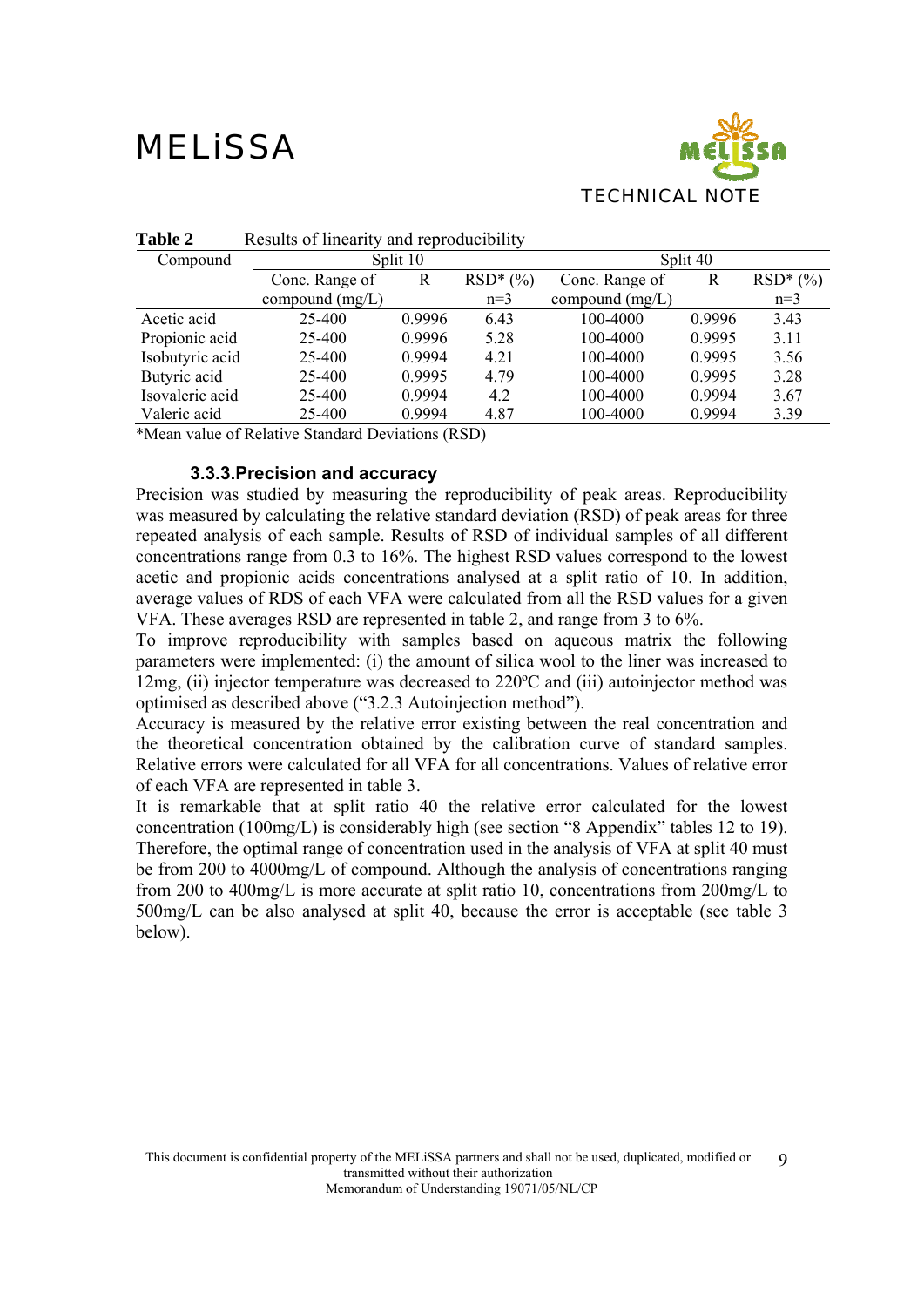

|       | standard samples    |                        |           |            |                |            |         |
|-------|---------------------|------------------------|-----------|------------|----------------|------------|---------|
|       | Split Concentration | Relative error $(\% )$ |           |            |                |            |         |
| ratio | of compound         | Acetic                 | Propionic | Isobutyric | <b>Butyric</b> | Isovaleric | Valeric |
|       | (mg/L)              | acid                   | acid      | acid       | acid           | acid       | acid    |
|       | 25                  | 18                     |           |            | 0.8            |            |         |
|       | 75                  |                        |           |            |                | 0.9        |         |
| 10    | 100                 |                        |           |            |                |            |         |
|       | 200                 |                        |           |            |                |            |         |
|       | 400                 | 0.3                    | 0.6       | 0.9        | 0.8            |            |         |
|       | 200                 |                        |           |            |                |            |         |
|       | 500                 |                        |           | 10         | 10             |            |         |
| 40    | 1000                |                        |           |            |                |            |         |
|       | 2000                |                        |           |            |                |            |         |

4000 0.4 0.4 0.5 0.5 0.7 0.7

**Table 3** Results of accuracy represented by the relative error of analysis of standard samples

### **3.4. Conclusions**

In this section of the TN a method for analysing VFA has been developed and described. Different aspects of the analysis method were selected taking into account the correspondent application. For example, time of analysis was decreased using a short length column due to this analysis is part of a control loop. Another aspect to be selected was the calibration method. Two different dilution rates: split 10 and split 40, were chosen, since the range of VFA concentrations to analyse is considerably broad. This fact allowed to achieve good linearity for both calibration curves, at high (split 10) and low (split 40) dilution rates corresponding to low and high concentrations of each compound, respectively.

According to our expectations and at initial time reproducibility had to be improved, because autoinjection method and some fungible material and reagents were not adapted to VFA analysis. After this optimisation process good results of reproducibility were achieved.

### **4. Analysis of liquid samples from compartment II**

### **4.1. Materials and methods**

### **4.1.1. Sample preparation**

An anaerobic continuous culture of *Rhodospirillium rubrum* (ATCC 25903) was ran. Medium composition was based on the salts mixture described by Albiol (1994). 1g/L of acetic acid was used as a carbon source. Temperature of culture was maintained at 30ºC and pH at 6.9 by adding NaOH (1.5M) or HCl (1M) under a pH controller. Dilution factor was  $0.0102h^{-1}$  which corresponds to a residence time of 4.1 days. After two weeks of continuous culture, the outlet of the reactor was harvested and stored at  $-21^{\circ}$ C. When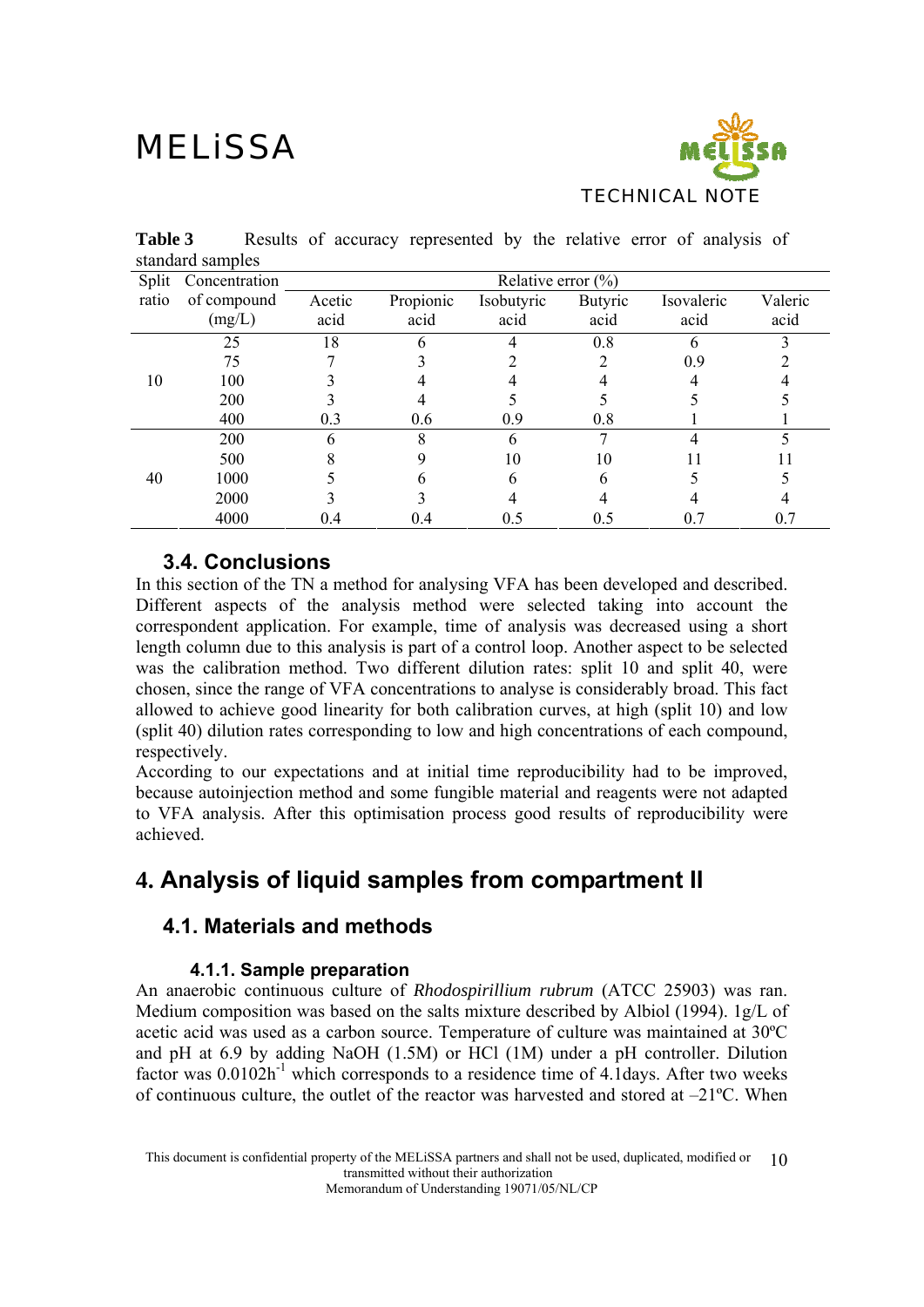

required culture was centrifuged at 9000rpm during 15" and filtered by a 0.45μm pore filter (Millipore).

### **4.2. Results**

Liquid samples from compartment II were analysed at split 10, because it was expected to find low concentrations of VFA at culture conditions used. Acetic acid and propionic acid were found in the samples. Results of this analysis are shown in table 4.

| Table 4 | Results of the analysis of liquid samples from compartment II |                         |      |  |  |  |
|---------|---------------------------------------------------------------|-------------------------|------|--|--|--|
| Split   | Compound                                                      | RSD(%)<br>Mean Conc. of |      |  |  |  |
|         |                                                               | compound $(mg/L)$       |      |  |  |  |
| 10      | Acetic acid                                                   | 26.2                    | 1.86 |  |  |  |
|         | Propionic acid                                                | 23.5                    | 2.20 |  |  |  |

### **5. On-line determination of VFA in liquid phase**

### **5.1. Materials and methods**

With the aim of future sampling of liquid phase from compartment II and I two flow cells (figure 3) were installed in the GC. Liquid loop, made of 1/16" inner diameter Teflon® tubing, was connected to both flow cells and checked for viability by the distributor. VFA used for this test were acetic acid, propionic acid and butyric acid. 1L of standard solution was prepared in MilliQ water at a concentration of 0.1g/L of each compound.

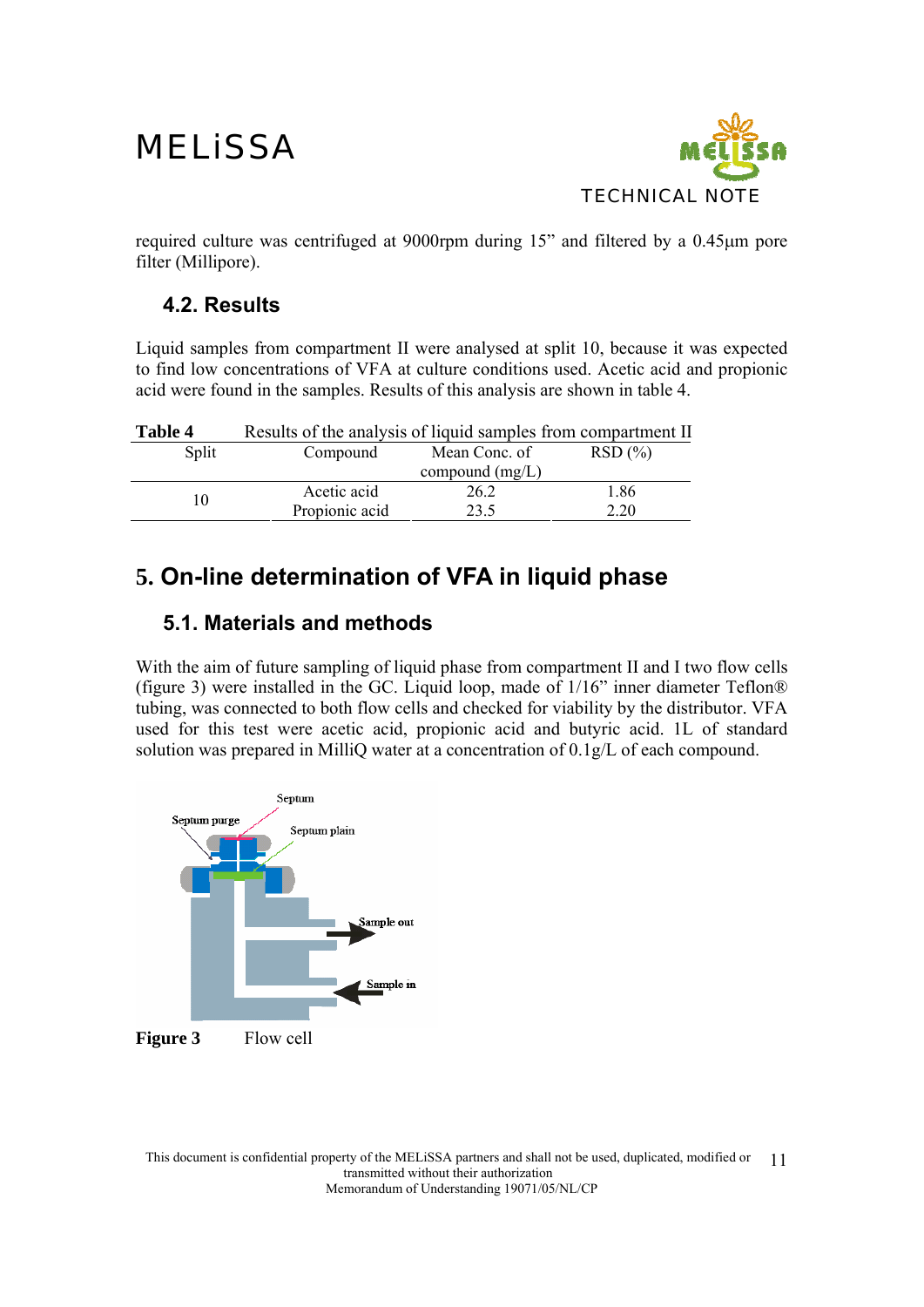

### **5.2. Results**

### **5.2.1.Analysis of VFA**

Standard solution of a mixture of three VFA at 0.1g/L each compound was analysed online using the flow cell 1. Analysis was repeated six times in order to check the reproducibility of peak areas using the flow cell. In table 5 are shown the results of reproducibility and accuracy represented by the Relative Standard Deviation (RSD) and relative error, respectively. Good results of accuracy were achieved in this analysis.

| Table 5        | Results of On-line analysis of a standard sample |                |        |
|----------------|--------------------------------------------------|----------------|--------|
| Compound       | Mean Conc.                                       | Relative error | RSD(%) |
|                | (mg/L)                                           | $\frac{1}{2}$  |        |
| Acetic acid    | 100.1                                            | 02             | 5.15   |
| Propionic acid | 101.5                                            |                | 4.92   |
| Butyric acid   | 103.1                                            |                | 4.00   |

### **5.2.2.Determination of the ratio Volume/Distance and dead time of the liquid loop**

For the future implementation of the on-line analysis of VFA two parameters were determined corresponding to the distance D depicted in figure 4: (i) the ratio Volume/Distance of the liquid loop and (ii) dead time spent to reach the flow cell  $(T_{\text{d-EC}})$ . D is defined as the distance existing from the biomass separation unit to the flow cell (figure 4). Therefore, in these determinations it was not considered the time spent to separate the liquid samples from biomass.

To estimate the Volume/Distance ratio we calculate the loop volume as a function of distance D (see equation 1 below). Once the loop volume has been determined by equation 1, dead time of flow cell  $(T<sub>dFC</sub>)$  can be determined with the loop volume previously calculated and the volumetric flow used.



**Figure 4** Scheme of liquid sampling from CII or CI. Dead time  $(T_{dFC})$  and ratio Volume/Distance are calculated for distance D.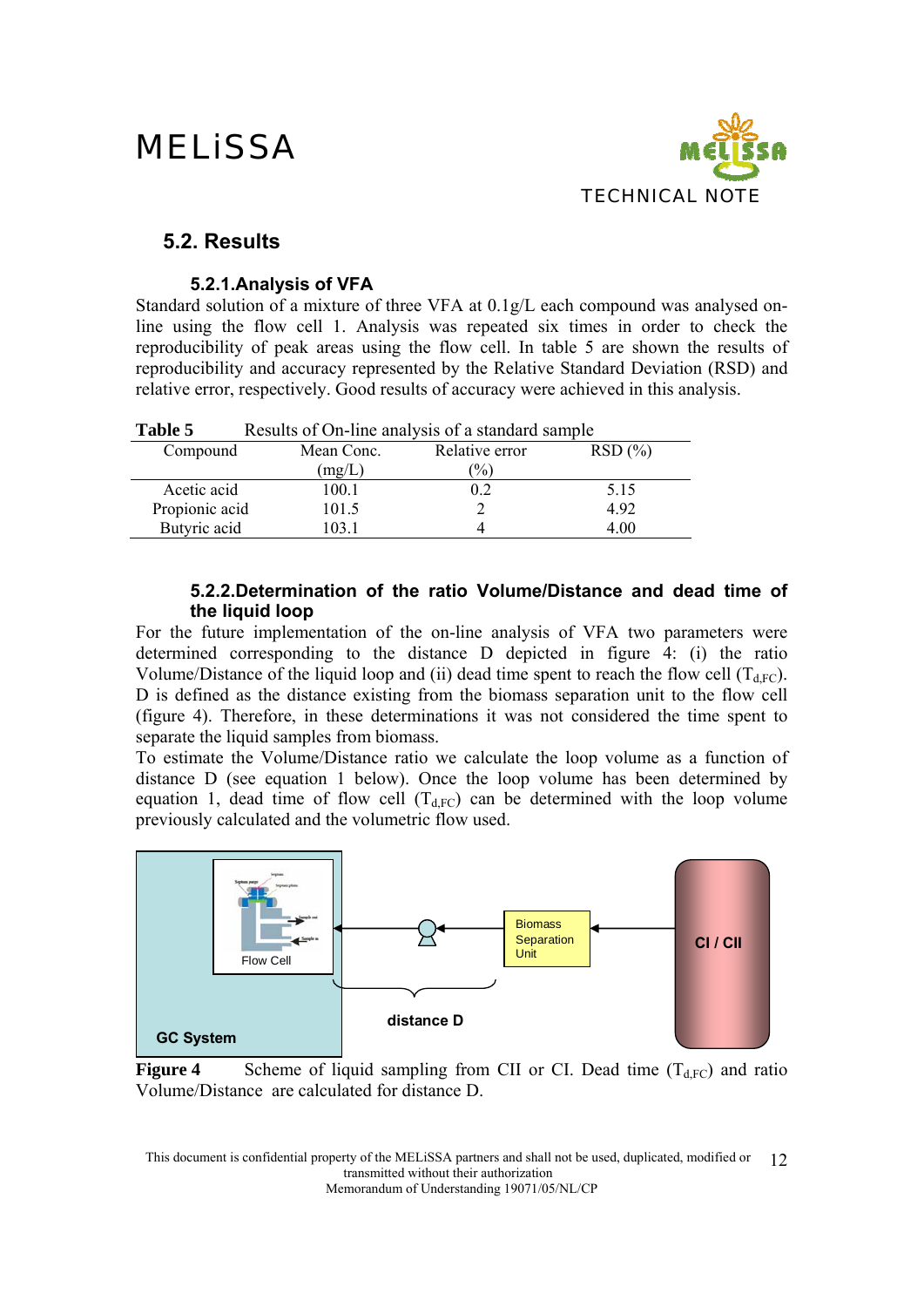

### Determination of the ratio volume/distance

Determination of the loop volume was done: (i) experimentally by weighting the MilliO water that fits into the loop and (ii) a theoretical calculation was done using the tubing length and diameter. For the theoretical determination inner diameters and lengths of both pump and loop tubing were used. The volume of the flow cell was determined experimentally by weighting due to the impossibility to calculate it theoretically. The experimental volume of the flow cell was added to the theoretical determination of the loop volume as a constant value. Both experimental and theoretical results were compared (table 6) and a relative error of  $2\%$ <sup>1</sup> was estimated.

| Table 6 |                       | Determination of the volume of the liquid loop                                 |                |
|---------|-----------------------|--------------------------------------------------------------------------------|----------------|
|         | Type of determination | Volume of liquid loop                                                          | Relative error |
|         |                       | (mL)                                                                           | $\binom{0}{0}$ |
|         | Experimental          | 10.75 $(\pm 0.05)$                                                             |                |
|         | Theoretical           | 7.74 + 2.85( $\pm$ 0.05) (F <sub>low cell</sub> ) = <b>10.59</b> ( $\pm$ 0.05) | 1.5            |

Once it is demonstrated that experimental and theoretical values of loop volume are comparable the ratio volume/distance can be determined using the theoretical volume calculated and the length of the tubing used. Calculations are given in Appendix (see "8.2 Calculations for the determination of the ratio volume/distance and dead time"). The equation that relates the distance, in terms of tubing length (L), and the volume of the liquid loop can be expressed as follows:

$$
V(mL) = 1.98567 \left(\frac{mL}{m}\right) \cdot L(m) + V_{FC}(mL) + V_{PT}(mL) \qquad \text{eq 1}
$$

where V is the loop volume in "mL", L is the length in "m" of the loop excepting the pump tubing length used,  $V_{FC}$  is the experimental volume in "mL" of the flow cell and  $V_{PT}$  is the volume in "mL" corresponding to the pump tubing. The constant value  $V_{FC}$  is the following:

 $V_{FC} = 2.85(\pm 0.05) mL$ 

 $V_{PT}$  depends on the inner diameter and length of the pump tubing used. In this case  $V_{PT}$  it is the following:

 $V_{PT} = 1.37$ *mL* 

<sup>&</sup>lt;sup>1</sup> The value shown in table 6, 1.5%, is round up to 2% because it is an error value.

This document is confidential property of the MELiSSA partners and shall not be used, duplicated, modified or 13 transmitted without their authorization Memorandum of Understanding 19071/05/NL/CP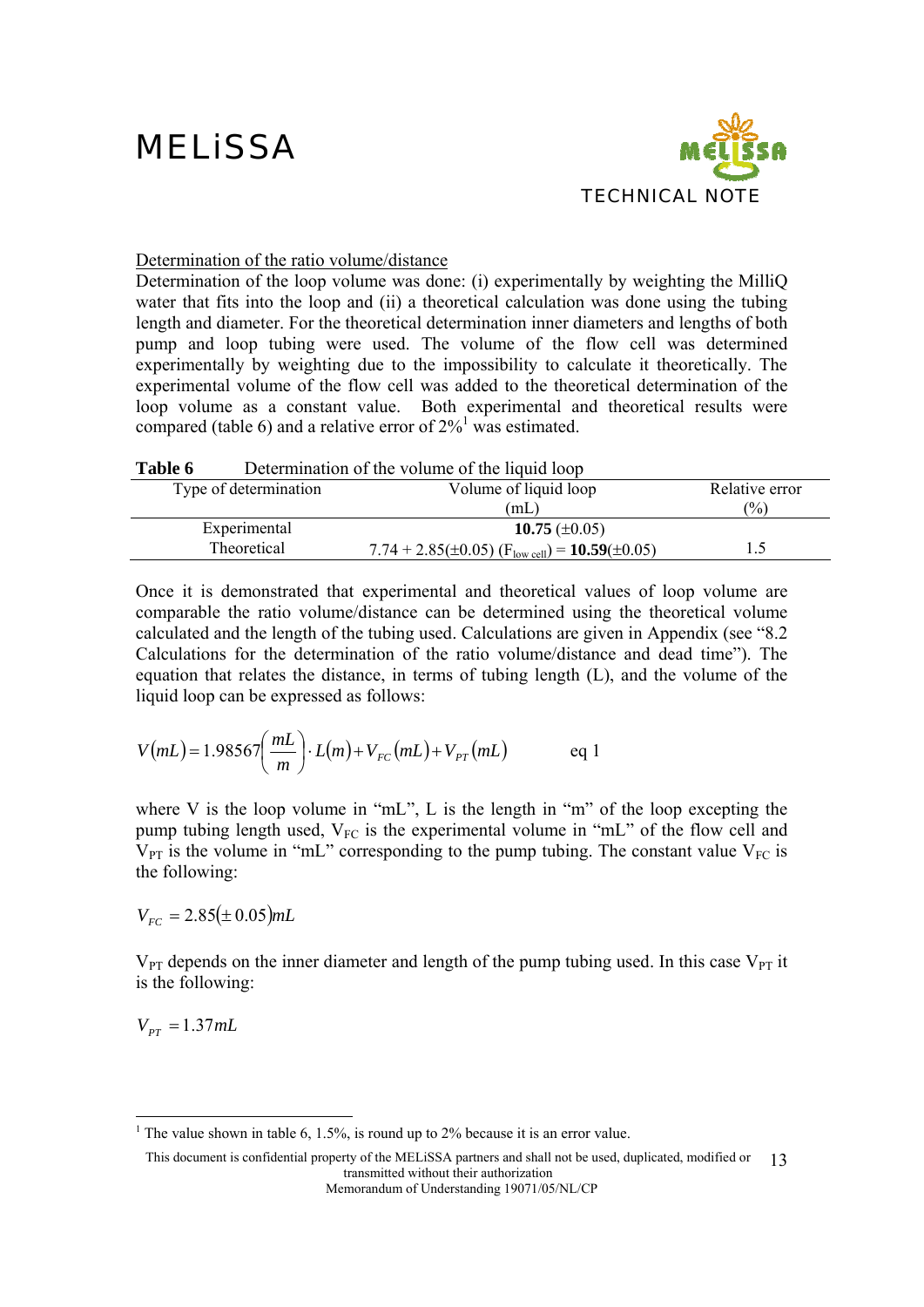

#### Determination of dead time

Dead time spent to reach the flow cell  $(T_{d,FC})$  can be calculated as follows:

$$
T_{d,FC} = \frac{V}{Q} \qquad \qquad \text{eq 2}
$$

Where Q is the volumetric flow in "mL/min" and V is the loop volume in "mL". As an example, if L value is fixed to 2m of Teflon® tubing, the volume V it is also fixed and can be calculated by equation 1. Therefore, dead time can be expressed as a function of the volumetric flow:

$$
L = 2m \Rightarrow V = 8.2mL
$$

$$
T_{d,FC}(\text{min}) = \frac{8.2mL}{Q\left(\frac{mL}{\text{min}}\right)}
$$

Q value used for the test was 9mL/min. If we take an interval of possible values of Q from 5 to 10mL/min, the interval of dead time will be the following:

$$
T_{d,FC} = 1.2 \pm 0.4 \text{ min}
$$

In order to estimate the total time spent for the on-line analysis, these values of dead time must be added to dead time spent for biomass separation and to chromatographic analysis time (6min).

### **6. On-line analysis of the gas phase**

It has been also considered the possibility to analyse on-line the gas phase of compartments II and I with the same equipment purchased. To this purpose it has been requested to the distributor an application for the on-line analysis of gas samples. The main requirement for the installation of the new hardware was that analysis of gas samples had to be compatible with analysis of liquid samples.

The system that the Spanish dealer IZASA offered us is based on the installation of a 6 way 2-position valve into the gas carrier line that goes to the injector port of the GC. This valve is also connected to the gas sample line. As it is depicted in figure 4, in valve position A gas sample is flown to a gas loop of 1mL of volume which will be connected to the carrier gas line and injected to the injector port when valve will be in position B.

When liquid sampling is required valve remains in position A in which gas carrier (He) is flown to the injector port without injecting any gas sample.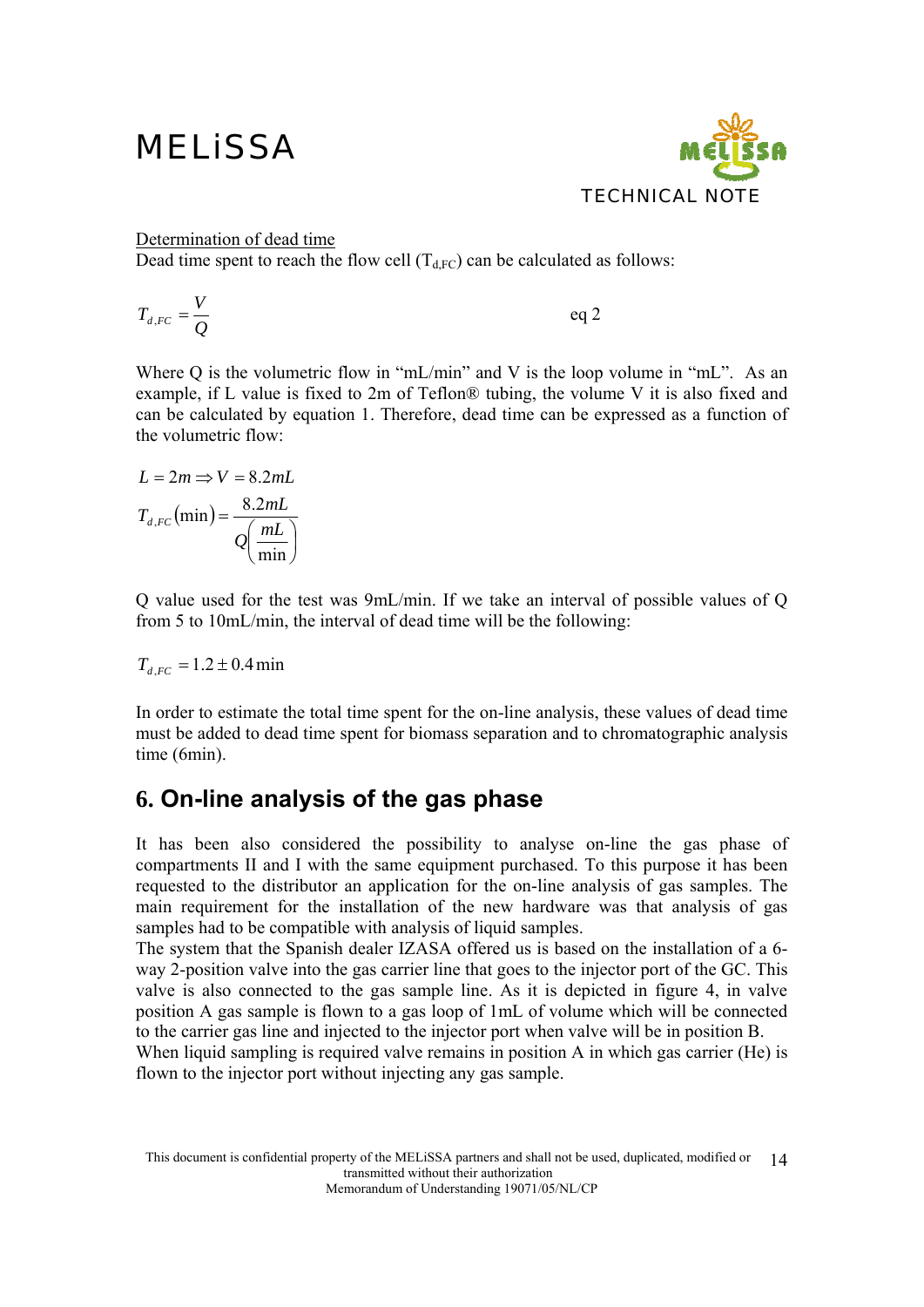

The budget for the installation of this hardware is summarised in table 7. The original budget is in Appendix "8.3 Original offer for the on-line analysis of gas phase application".

**Table 7** Summary of budget from IZASA for the on-line analysis of gas application

| IZASA, S.A.      |                      |
|------------------|----------------------|
| Date             | 2006 February $13th$ |
| <b>Budget N°</b> | 1000012109 MA        |
|                  |                      |

#### **Works to do**

Installation of a 6-way 2-position valve from Valco and 1/16" tubing with the aim to inject gas samples at room temperature in GC 2010 system, adapting pneumatic connections, electrical control and software methods, in order to incorporate it into an on-line system.

| <b>Material</b>                   | Quantity        | <b>Price/unit</b> | <b>Total</b> | $\%$ VAT |
|-----------------------------------|-----------------|-------------------|--------------|----------|
| 6 PORT 2POS VALVE, STD ELECTRI    |                 | 4,645.80          | 4,645.80     | 16.00    |
| 8PIN RELAY CABLE                  |                 | 264.64            | 264.64       | 16.00    |
| Connection tubing 2mm to 1/16"    |                 | 37.41             | 74.82        | 16.00    |
| 1/16" STAINLESS STEEL LOOP V=1 mL |                 | 146.75            | 146.75       | 16.00    |
| TUBING SUS 316 1.6X0.8 MM, 2      |                 | 52.63             | 52.63        | 16.00    |
|                                   |                 |                   |              |          |
| Labour and journey                | <b>Quantity</b> | <b>Price/unit</b> | <b>Total</b> | $\%$ VAT |
| Time spent                        | 2               | 174.41            | 348.82       | 16.00    |
| Time of journey                   | 1.5             | 146.39            | 219.59       | 16.00    |
|                                   |                 |                   |              |          |
|                                   | <b>Tax base</b> | $\%$ VAT          | <b>VAT</b>   |          |
|                                   | 4,959.53        | 16.00             | 793.52       |          |
|                                   | <b>TOTAL</b>    | <b>EUR</b>        | 5,753.05     |          |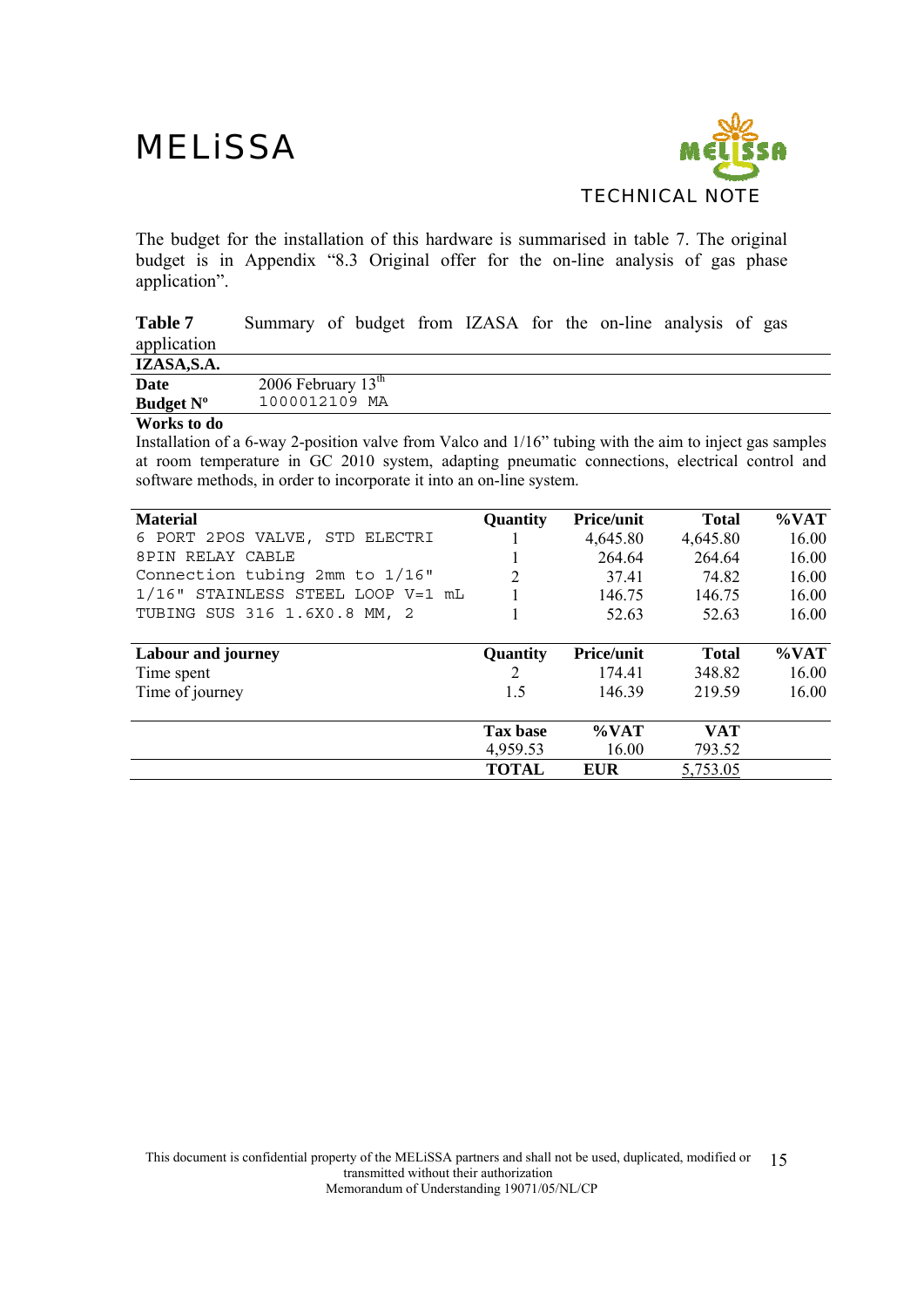





**Figure 5** Hardware for on-line analysis of gas samples. The system consists on the installation of one 6-way 2-position valve connected to the gas carrier line and the gas sample line. In Position A, gas sample is flown to the 1mL of volume stainless steel loop and gas carrier gas is flown to the gas chromatograph injector port without injecting any gas sample. In Position B, the loop is connected to the gas carrier line and gas sample is injected to the GC injector port.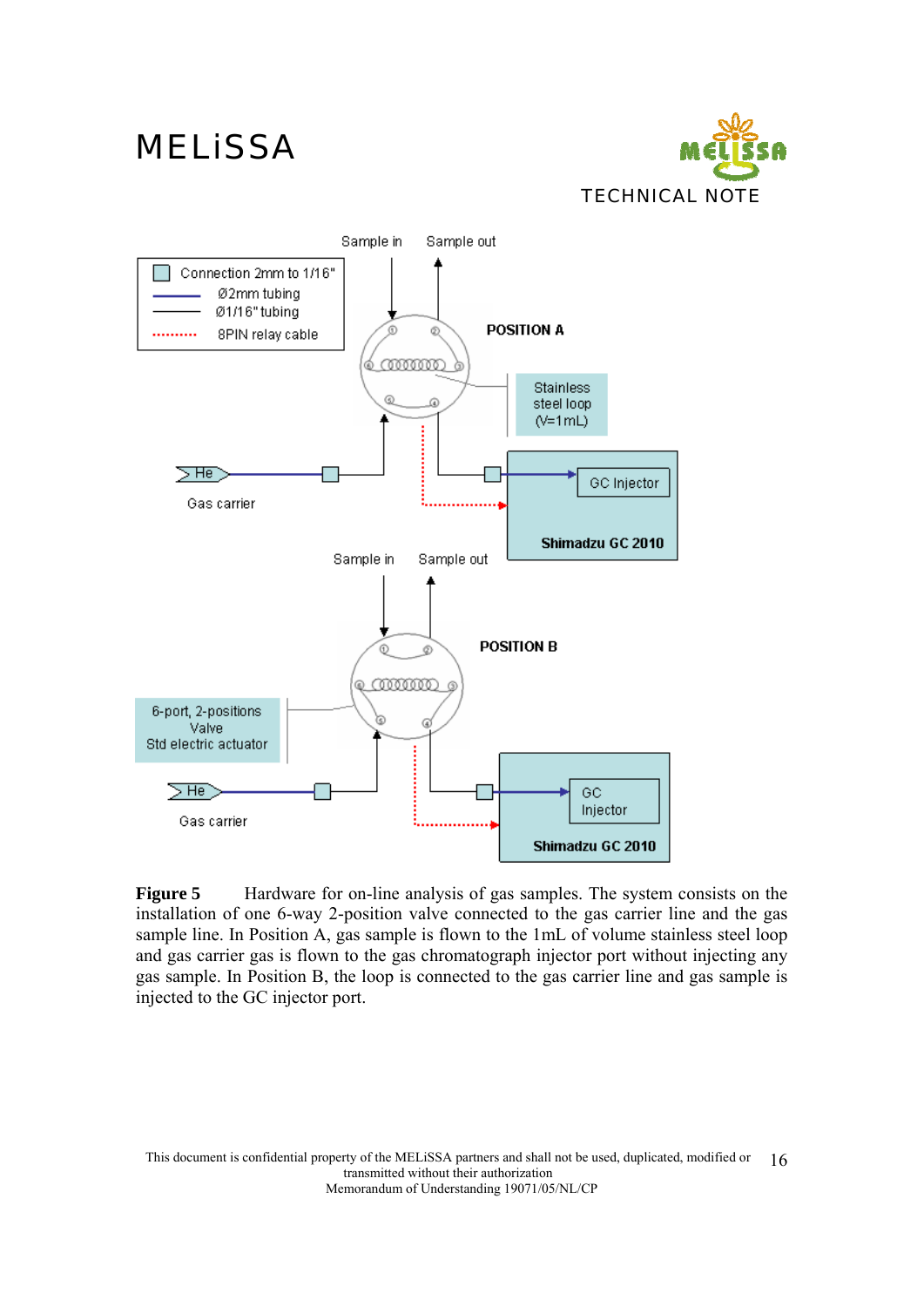

### **7. References**

**Camargo, J.; Pérez, J. and Gòdia, F.** (2005) Instrumentation for on-line determination of VFA. Technical Note 62.11. ESTEC/CONTRACT13292/98/NL/MV.

**Creus, N.; Albiol, J. and Gòdia, F.** (2002) Tests with 3 linked bench compartments using 3 different carbon sources. Technical Note 52.6. ESTEC/CONTRACT13292/98/NL/MV.

**Albiol, J.** (1994) Study of the MELISSA photoheterotrophic compartment. Kinetics and effects of C limitation. ESA/YCL/2148.JAS ESTEC Working Paper. ESA-EWP-1808.

Novák, J. (1988) Quantitative analysis by gas chromatography 2<sup>nd</sup> ed. (chromatographic science; v. 41) Ed. Marcel Dekker, INC. New York.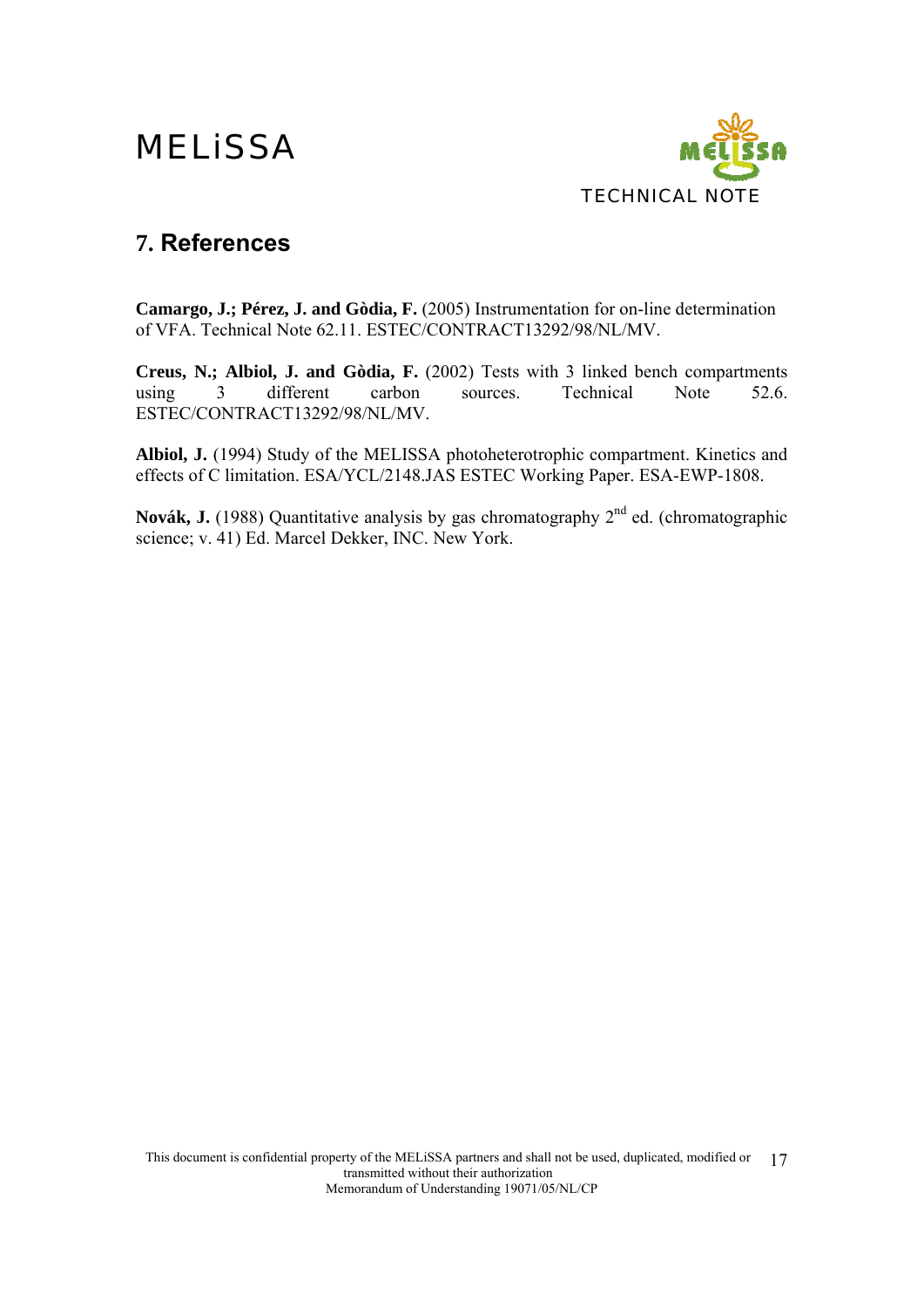

### **8. Appendix**

**8.1. Data** 

### **8.1.1.Data of Calibration tests**







|              |           |           |             |       |        | Area   |        | Calculated   | Rel error |
|--------------|-----------|-----------|-------------|-------|--------|--------|--------|--------------|-----------|
| Conc $(g/L)$ | <b>SD</b> | Average   |             | %RSD  |        | っ      | 3      | Conc $(q/L)$ | $(\%)$    |
|              |           |           |             |       |        |        |        |              |           |
| 0,025        | 1061,51   | 6652.00   |             | 15.96 | 5593   | 6647   | 7716   | 0.029        | 17,35     |
| 0,075        | 3023,62   | 33797.67  |             | 8,95  | 30464  | 34566  | 36363  | 0.070        | 6,65      |
| 0,100        | 315.70    | 51998.00  |             | 0,61  | 52041  | 52290  | 51663  | 0.097        | 2,71      |
| 0,200        | 2427.34   | 123470.67 |             | 1,97  | 120731 | 125353 | 124328 | 0.204        | 2,19      |
| 0.400        | 11885.11  | 253323.33 |             | 4,69  | 241159 | 253903 | 264908 | 0,399        | 0,26      |
|              |           |           | <b>MEAN</b> | 6.43  |        |        |        |              |           |



Table 8 Data of peak areas of acetic acid calibration curve at split 10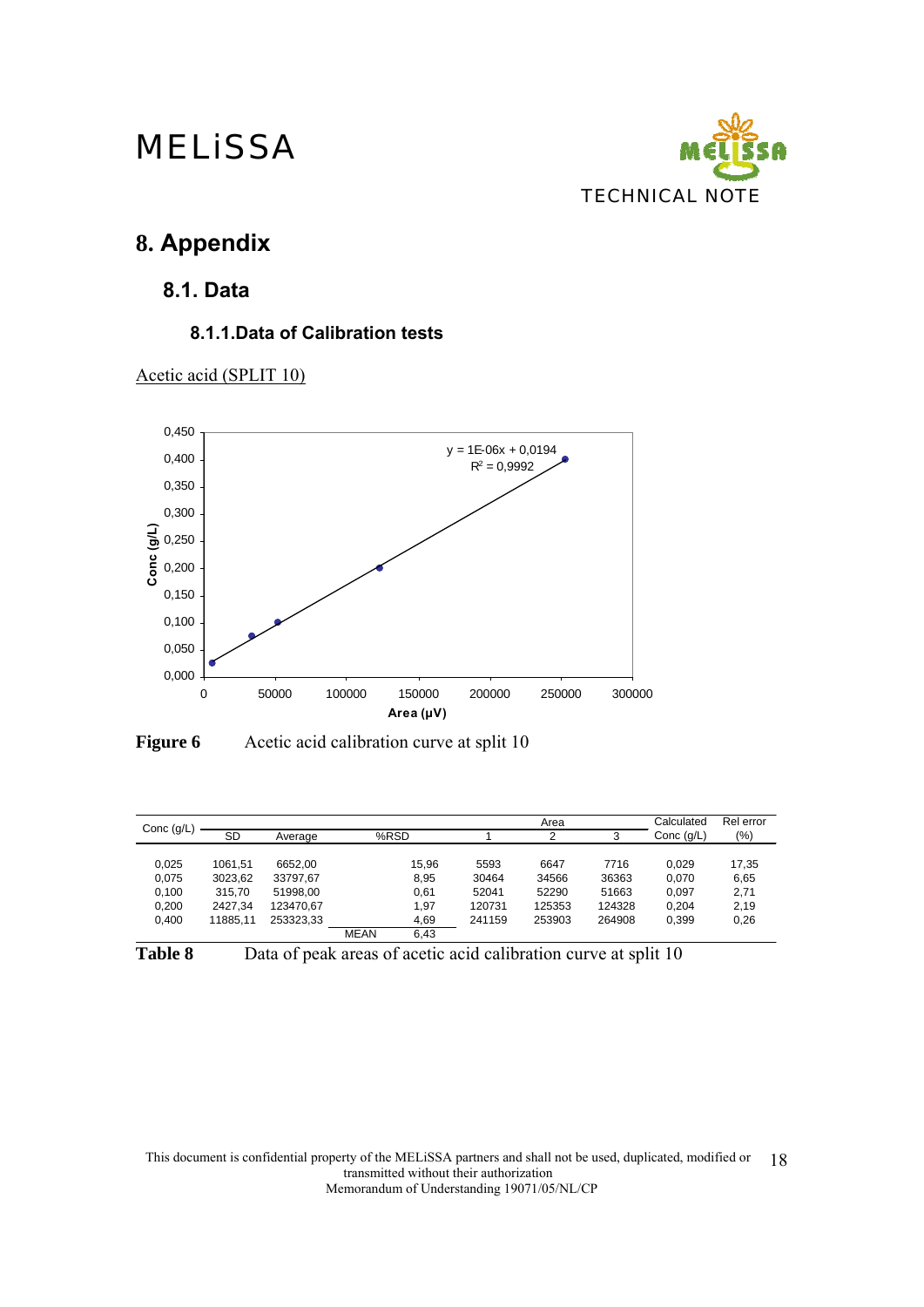

Propionic acid (SPLIT 10)



**Figure 7** Propionic acid calibration curve at split 10

| Conc $(g/L)$ |           |           |             |       |        | Area   |        | Calculated   | Rel error |
|--------------|-----------|-----------|-------------|-------|--------|--------|--------|--------------|-----------|
|              | <b>SD</b> | Average   |             | %RSD  |        | ◠      | 3      | Conc $(q/L)$ | (%)       |
|              |           |           |             |       |        |        |        |              |           |
| 0,025        | 1762.33   | 16686.67  |             | 10,56 | 14979  | 16582  | 18499  | 0.026        | 5,10      |
| 0.075        | 2203.47   | 74857.33  |             | 2.94  | 72313  | 76137  | 76122  | 0.073        | 3,01      |
| 0,100        | 3693,05   | 104620.00 |             | 3,53  | 108302 | 104642 | 100916 | 0.097        | 3,48      |
| 0,200        | 3847,89   | 242767,67 |             | 1,59  | 241327 | 247128 | 239848 | 0.207        | 3,43      |
| 0.400        | 23621.90  | 481555.00 |             | 4,91  | 457705 | 482018 | 504942 | 0,398        | 0,60      |
|              |           |           | <b>MEAN</b> | 4.71  |        |        |        |              |           |

Table 9 Data of peak areas of propionic acid calibration curve at split 10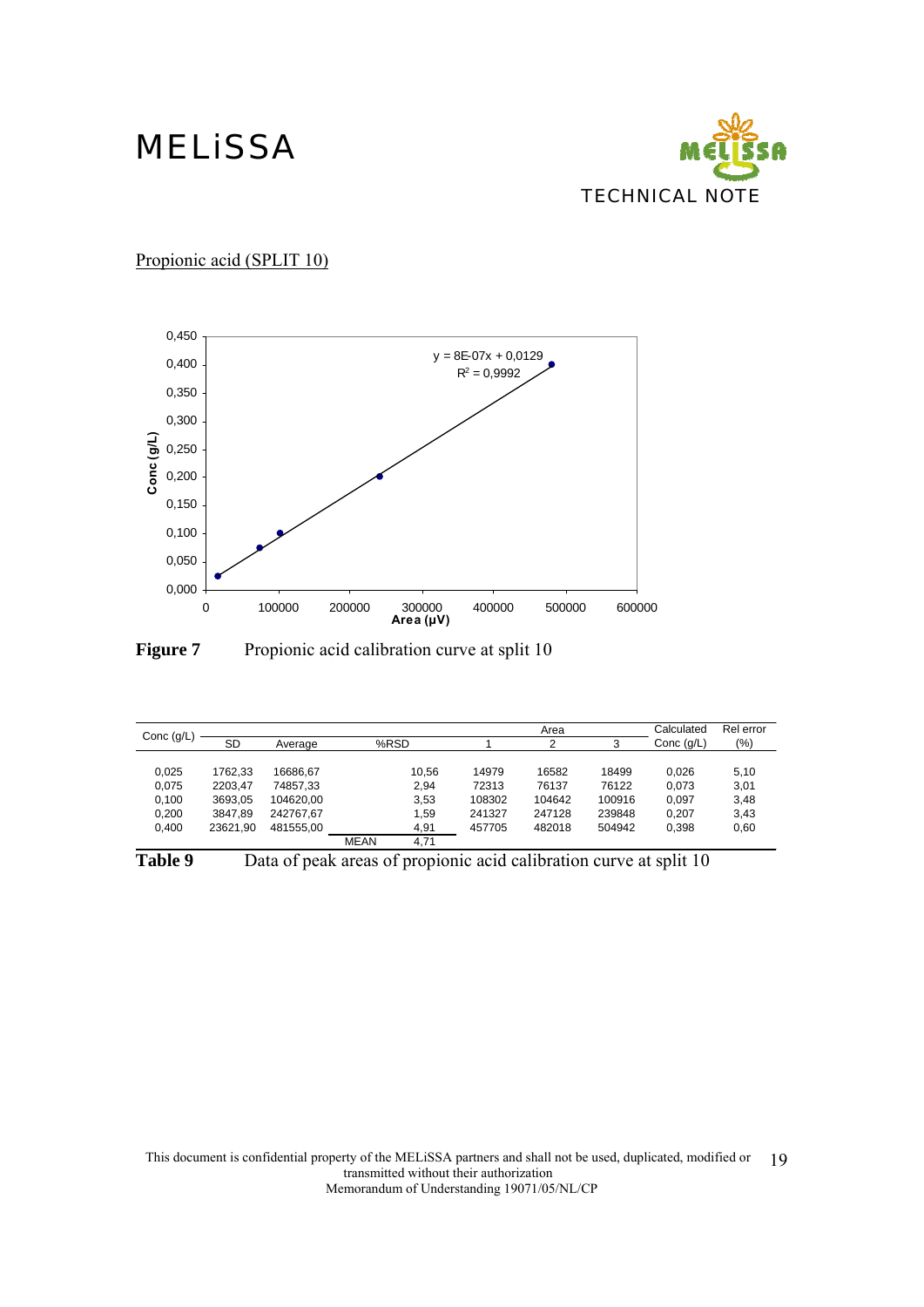

Isobutyric acid (SPLIT 10)



**Figure 8** Isobutyric acid calibration curve at split 10

| Conc $(g/L)$                              | <b>SD</b>                                            | Average                                                      |             | %RSD                                 |                                               | Area<br>2                                     | 3                                             | Calculated<br>Conc $(q/L)$                | Rel error<br>(%)                     |
|-------------------------------------------|------------------------------------------------------|--------------------------------------------------------------|-------------|--------------------------------------|-----------------------------------------------|-----------------------------------------------|-----------------------------------------------|-------------------------------------------|--------------------------------------|
| 0,025<br>0.075<br>0,100<br>0,200<br>0,400 | 1340.88<br>1730.15<br>7357.35<br>6752.25<br>39621,71 | 26354.67<br>111418.67<br>149681.00<br>340287.33<br>660078,00 |             | 5,09<br>1,55<br>4.92<br>1,98<br>6,00 | 25371<br>110814<br>157670<br>340354<br>617981 | 25811<br>113370<br>148189<br>347006<br>665610 | 27882<br>110072<br>143184<br>333502<br>696643 | 0.024<br>0.074<br>0.097<br>0.209<br>0,397 | 3,42<br>1,16<br>3,39<br>4,30<br>0,87 |
|                                           |                                                      |                                                              | <b>MEAN</b> | 3.91                                 |                                               |                                               |                                               |                                           |                                      |

**Table 10** Data of peak areas of isobutyric acid calibration curve at split 10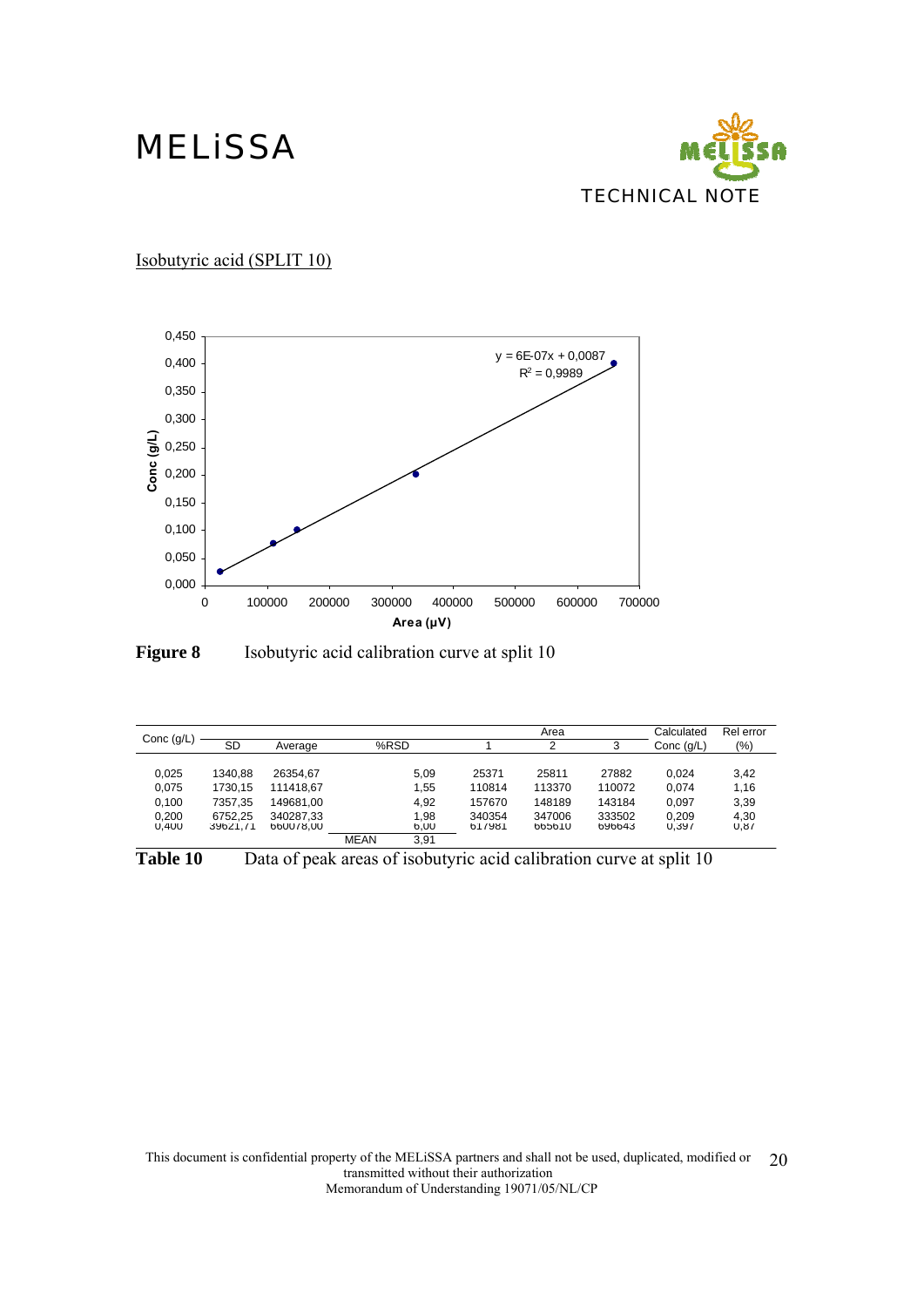

Butyric acid (SPLIT 10)





| Conc $(g/L)$                     | <b>SD</b>                                | Average                                         |             | %RSD                         |                                     | Area<br>$\overline{2}$              | 3                                   | Calculated<br>Conc $(q/L)$       | Rel error<br>$(\%)$          |
|----------------------------------|------------------------------------------|-------------------------------------------------|-------------|------------------------------|-------------------------------------|-------------------------------------|-------------------------------------|----------------------------------|------------------------------|
| 0,025<br>0,075<br>0,100<br>0,200 | 1861.31<br>1658.40<br>6308.59<br>6346,78 | 23079.67<br>101714,33<br>138455.67<br>320691,33 |             | 8,06<br>1,63<br>4,56<br>1,98 | 21397<br>100395<br>145087<br>319325 | 22763<br>103576<br>137751<br>327610 | 25079<br>101172<br>132529<br>315139 | 0,025<br>0.074<br>0.096<br>0,208 | 0,80<br>1,92<br>3,85<br>4,11 |
| 0,400                            | 36165.68                                 | 627484.67                                       | <b>MEAN</b> | 5,76<br>4.40                 | 589932                              | 630440                              | 662082                              | 0,397                            | 0,78                         |

Table 11 Data of peak areas of butyric acid calibration curve at split 10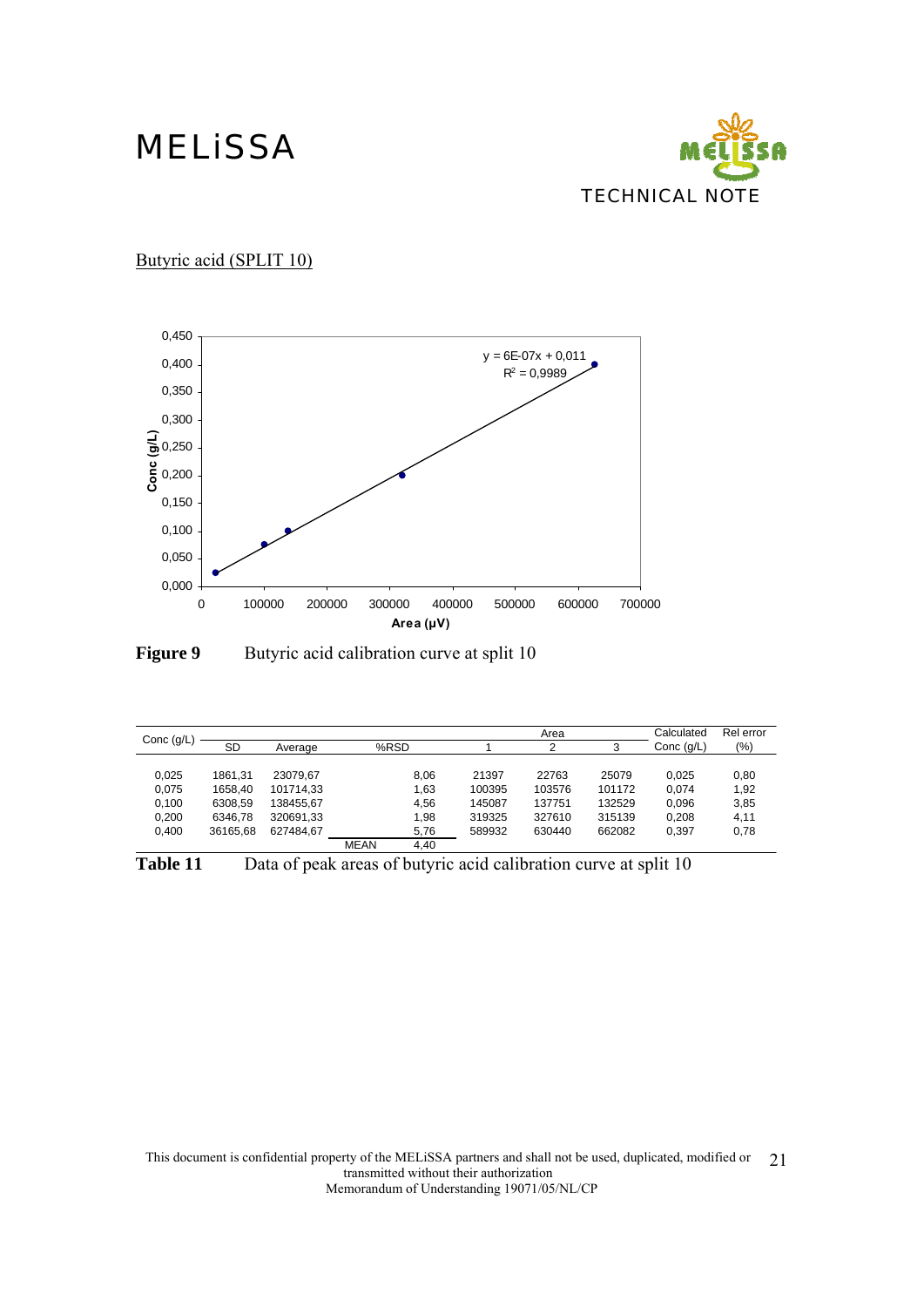

Isovaleric acid (SPLIT 10)





| Conc $(g/L)$ |           |           |             |      |        | Area   |        | Calculated   | Rel error |
|--------------|-----------|-----------|-------------|------|--------|--------|--------|--------------|-----------|
|              | <b>SD</b> | Average   | %RSD        |      |        | っ      | 3      | Conc $(q/L)$ | $(\% )$   |
|              |           |           |             |      |        |        |        |              |           |
| 0,025        | 1571.98   | 29958.67  |             | 5.25 | 28824  | 29299  | 31753  | 0.024        | 5,30      |
| 0,075        | 2461.12   | 127093.00 |             | 1.94 | 126598 | 129764 | 124917 | 0.074        | 0,81      |
| 0,100        | 8693,95   | 169881,33 |             | 5,12 | 179223 | 168394 | 162027 | 0.097        | 3,27      |
| 0,200        | 7636.50   | 384700.67 |             | 1.99 | 384703 | 392336 | 377063 | 0.209        | 4.45      |
| 0,400        | 47605.51  | 743596.67 |             | 6,40 | 692755 | 750917 | 787118 | 0.396        | 0,93      |
|              |           |           | <b>MEAN</b> | 4.14 |        |        |        |              |           |

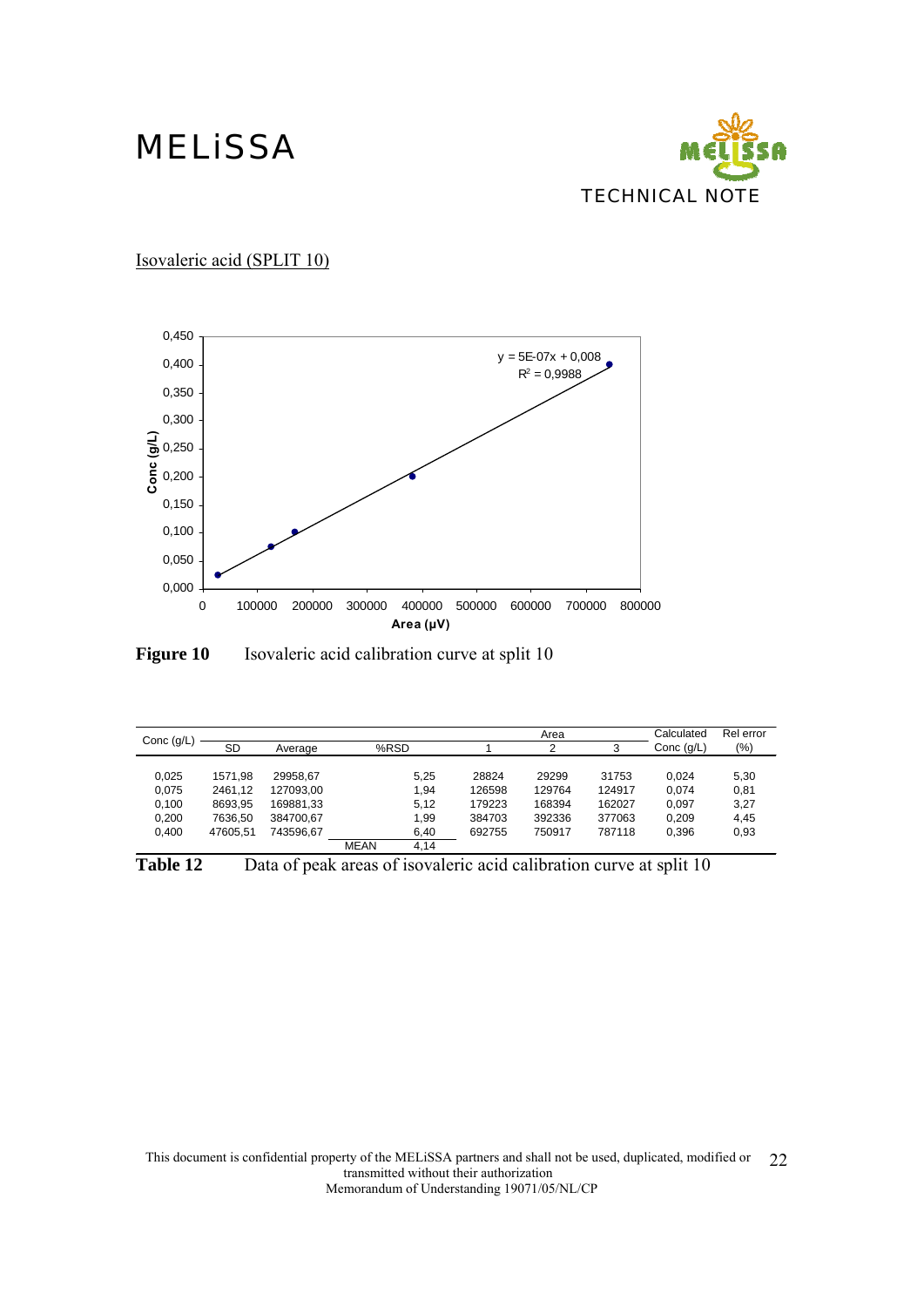

Valeric acid (SPLIT 10)



**Figure 11** Valeric acid calibration curve at split 10

| Conc $(g/L)$ | <b>SD</b> | Average   |             | %RSD |        | Area<br>っ | 3      | Calculated<br>Conc $(g/L)$ | Rel error<br>(%) |
|--------------|-----------|-----------|-------------|------|--------|-----------|--------|----------------------------|------------------|
|              |           |           |             |      |        |           |        |                            |                  |
| 0.025        | 1850.50   | 28449.00  |             | 6.50 | 26752  | 28173     | 30422  | 0.024                      | 2,70             |
| 0.075        | 2756.99   | 121823.33 |             | 2.26 | 120595 | 124981    | 119894 | 0.074                      | 1,33             |
| 0.100        | 8667.79   | 163656.33 |             | 5.30 | 172827 | 162543    | 155599 | 0.096                      | 3,74             |
| 0,200        | 7755.74   | 375665.00 |             | 2.06 | 374006 | 384116    | 368873 | 0.209                      | 4,53             |
| 0.400        | 49546.76  | 727743.67 |             | 6,81 | 675020 | 734869    | 773342 | 0.396                      | 0,91             |
|              |           |           | <b>MEAN</b> | 4.59 |        |           |        |                            |                  |

**Table 13** Data of peak areas of valeric acid calibration curve at split 10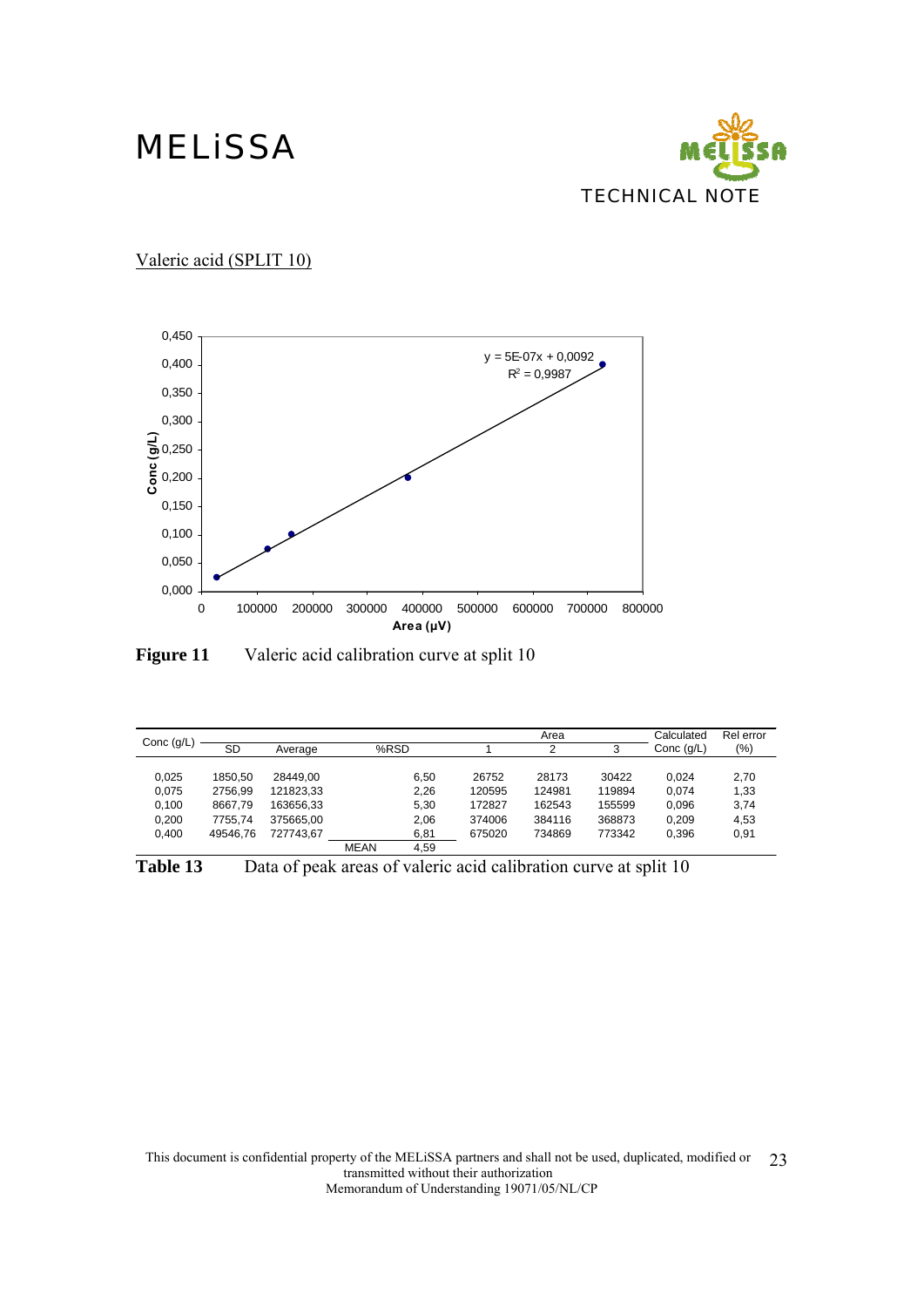

Acetic acid (SPLIT 40)



**Figure 12** Acetic acid calibration curve at split 40

|              |          |          |             |      |        | Area   |        | Calculated   | Rel error |
|--------------|----------|----------|-------------|------|--------|--------|--------|--------------|-----------|
| Conc $(g/L)$ | SD       | Average  |             | %RSD |        | 2      | 3      | Conc $(q/L)$ | (%)       |
| 0.100        | 794.39   | 20229.3  |             | 3.93 | 20968  | 20331  | 19389  | 0.131        | 30,75     |
| 0,200        | 841.88   | 37116.7  |             | 2,27 | 36899  | 38046  | 36405  | 0.211        | 5,30      |
| 0.500        | 2523.03  | 90569.7  |             | 2.79 | 89119  | 93483  | 89107  | 0.463        | 7,33      |
| 1,000        | 7173.17  | 194261.0 |             | 3.69 | 197242 | 199463 | 186078 | 0.954        | 4,63      |
| 2,000        | 22164.33 | 427673.7 |             | 5.18 | 433298 | 446484 | 403239 | 2.057        | 2,87      |
| 4,000        | 21886.13 | 835091.7 |             | 2,62 | 815283 | 831405 | 858587 | 3.984        | 0,40      |
|              |          |          | <b>MEAN</b> | 3.41 |        |        |        |              |           |

| Table 14 | Data of peak areas of acetic acid calibration curve at split 40 |  |  |  |
|----------|-----------------------------------------------------------------|--|--|--|
|----------|-----------------------------------------------------------------|--|--|--|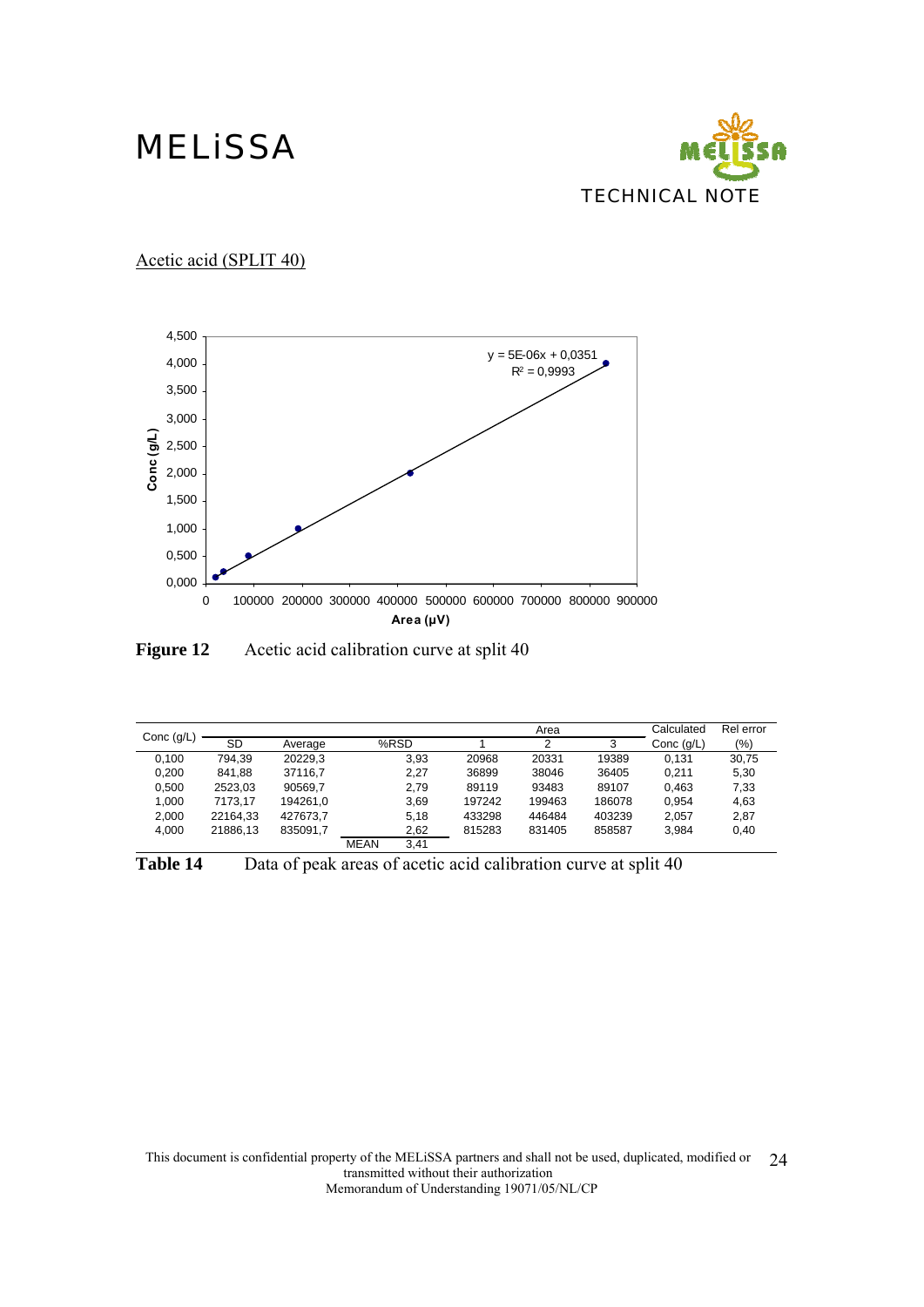

Propionic acid (SPLIT 40)



Figure 13 Propionic acid calibration curve at split 40

|              |          |           |             |      |         | Area    |         | Calculated   | Rel error |
|--------------|----------|-----------|-------------|------|---------|---------|---------|--------------|-----------|
| Conc $(g/L)$ | SD       | Average   |             | %RSD |         | 2       | 3       | Conc $(q/L)$ | $(\% )$   |
| 0.100        | 717.50   | 32519.7   |             | 2.21 | 33016   | 32846   | 31697   | 0.143        | 43.40     |
| 0,200        | 1613,53  | 62007.0   |             | 2,60 | 60645   | 63789   | 61587   | 0.216        | 7,79      |
| 0.500        | 4759.10  | 159970.0  |             | 2.97 | 156237  | 165329  | 158344  | 0.455        | 8.92      |
| 1,000        | 11470.34 | 358823,7  |             | 3,20 | 363049  | 367582  | 345840  | 0.942        | 5,78      |
| 2.000        | 46052.73 | 813740.0  |             | 5.66 | 830644  | 848952  | 761624  | 2.056        | 2.79      |
| 4.000        | 32396.38 | 1602817.7 |             | 2,02 | 1581710 | 1586625 | 1640118 | 3,988        | 0,31      |
|              |          |           | <b>MEAN</b> | 3.11 |         |         |         |              |           |

Table 15 Data of peak areas of propionic acid calibration curve at split 40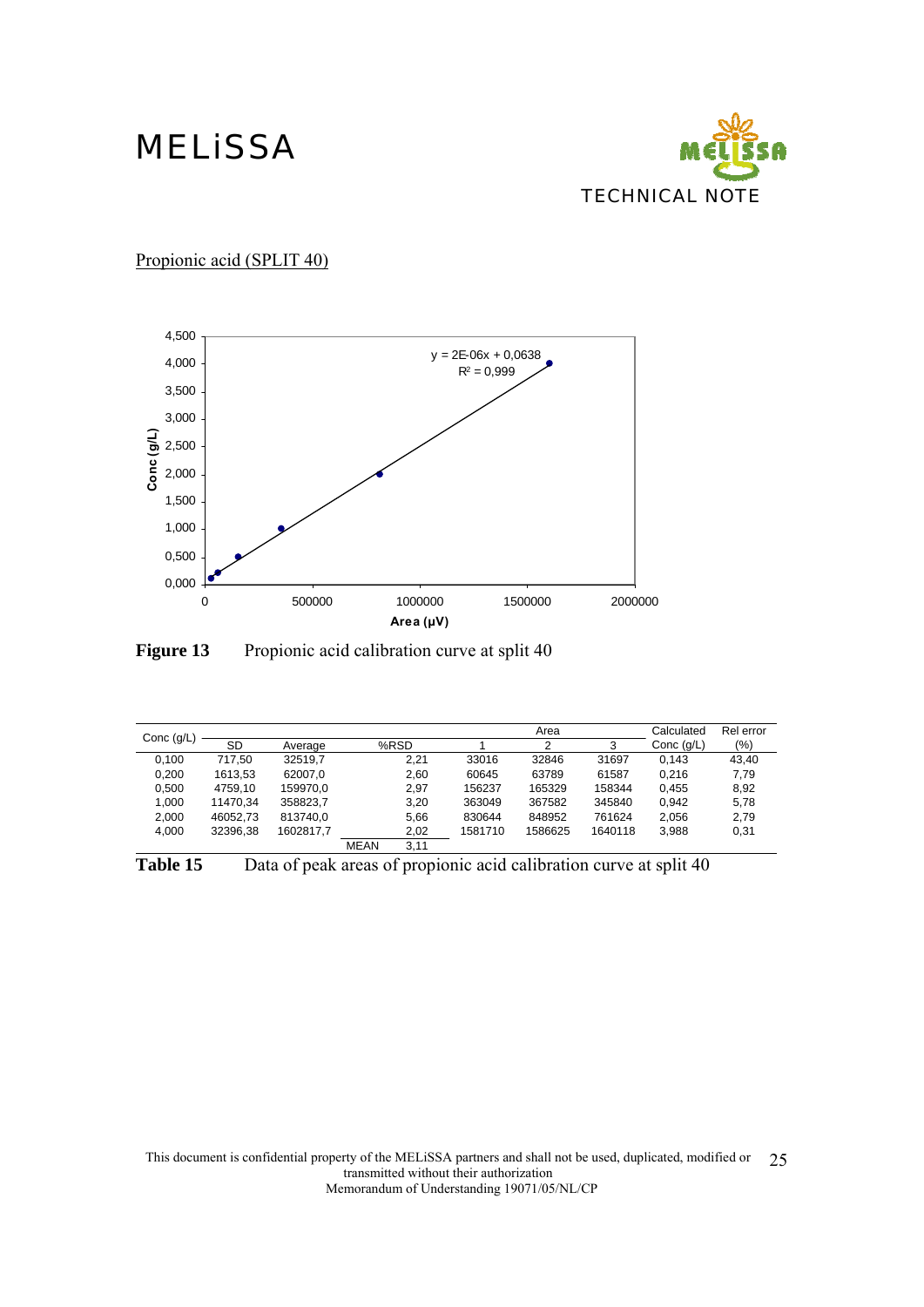

Isobutyric acid (SPLIT 40)



**Figure 14** Isobutyric acid calibration curve at split 40

|              |          |           |             |      |         | Area    |         | Calculated   | Rel error |
|--------------|----------|-----------|-------------|------|---------|---------|---------|--------------|-----------|
| Conc $(g/L)$ | SD       | Average   |             | %RSD |         | 2       | 3       | Conc $(q/L)$ | $(\% )$   |
| 0.100        | 768.90   | 41881.0   |             | 1.84 | 41776   | 42697   | 41170   | 0.143        | 43,08     |
| 0,200        | 3168.24  | 83553.7   |             | 3,79 | 80478   | 86807   | 83376   | 0.212        | 5,89      |
| 0.500        | 8210.08  | 228295.3  |             | 3.60 | 220902  | 237131  | 226853  | 0.450        | 9.92      |
| 1,000        | 19295.76 | 529581.7  |             | 3.64 | 538652  | 542671  | 507422  | 0.947        | 5.29      |
| 2.000        | 76025.28 | 1207966.7 |             | 6.29 | 1238176 | 1264244 | 1121480 | 2.066        | 3.28      |
| 4.000        | 52025.83 | 2370318.7 |             | 2,19 | 2351705 | 2330160 | 2429091 | 3,982        | 0,45      |
|              |          |           | <b>MEAN</b> | 3.56 |         |         |         |              |           |

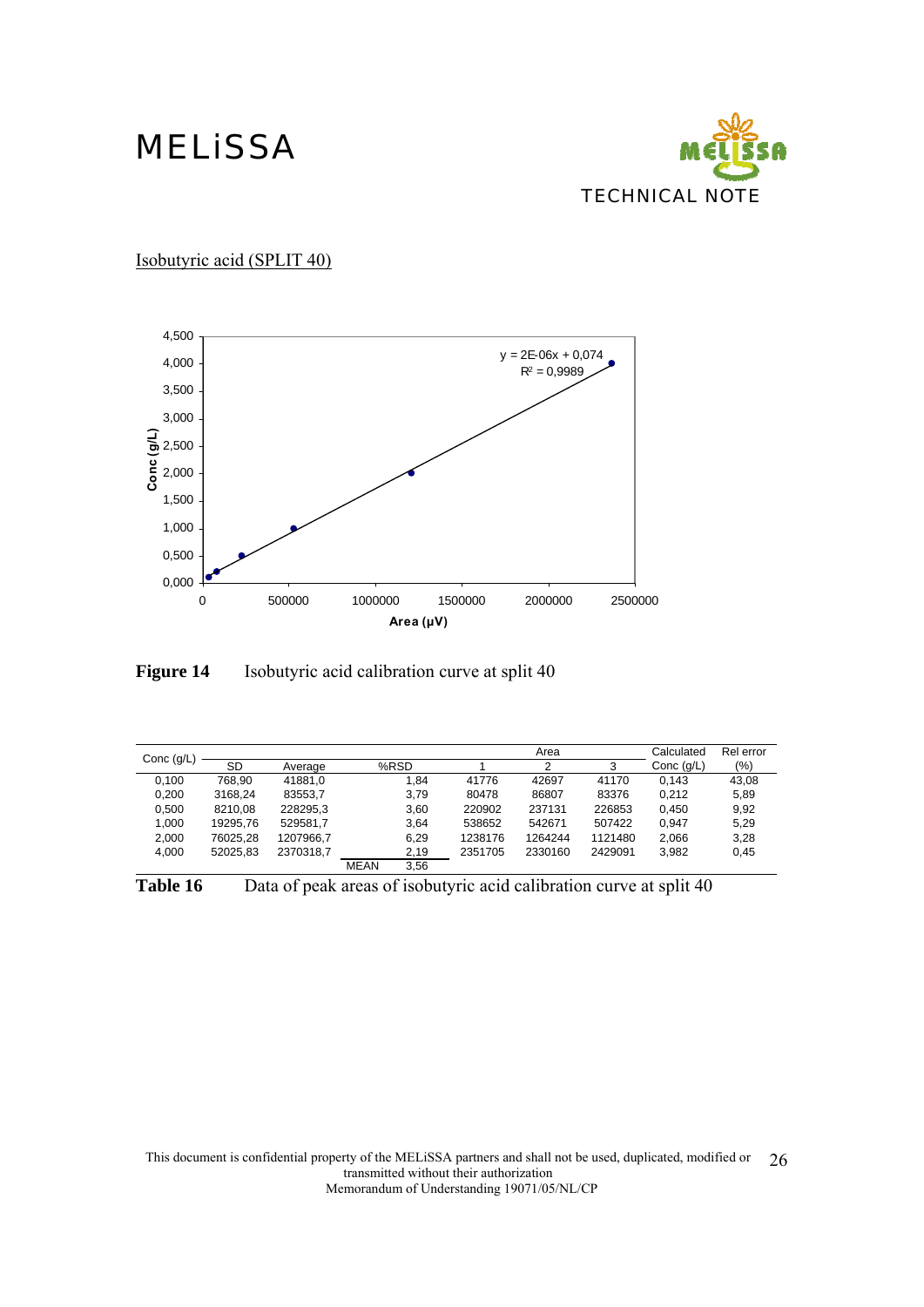

Butyric acid (SPLIT 40)



**Figure 15** Butyric acid calibration curve at split 40

|              |          |           |             |      |         | Area    |         | Calculated   | Rel error |
|--------------|----------|-----------|-------------|------|---------|---------|---------|--------------|-----------|
| Conc $(g/L)$ | SD       | Average   |             | %RSD |         | 2       | 3       | Conc $(q/L)$ | (%)       |
| 0.100        | 906.09   | 40394.3   |             | 2.24 | 40525   | 41228   | 39430   | 0.144        | 43.51     |
| 0,200        | 2373,51  | 78359.7   |             | 3,03 | 75989   | 80736   | 78354   | 0.213        | 6,38      |
| 0.500        | 6760.73  | 208713.0  |             | 3.24 | 203107  | 216221  | 206811  | 0.451        | 9,89      |
| 1.000        | 15099.84 | 479786.3  |             | 3.15 | 486752  | 490146  | 462461  | 0.945        | 5.50      |
| 2,000        | 65912.22 | 1094249.3 |             | 6,02 | 1123086 | 1140829 | 1018833 | 2.066        | 3,30      |
| 4.000        | 42684.57 | 2144700.0 |             | 1,99 | 2120824 | 2119296 | 2193980 | 3.982        | 0,45      |
|              |          |           | <b>MEAN</b> | 3.28 |         |         |         |              |           |

Table 17 Data of peak areas of butyric acid calibration curve at split 40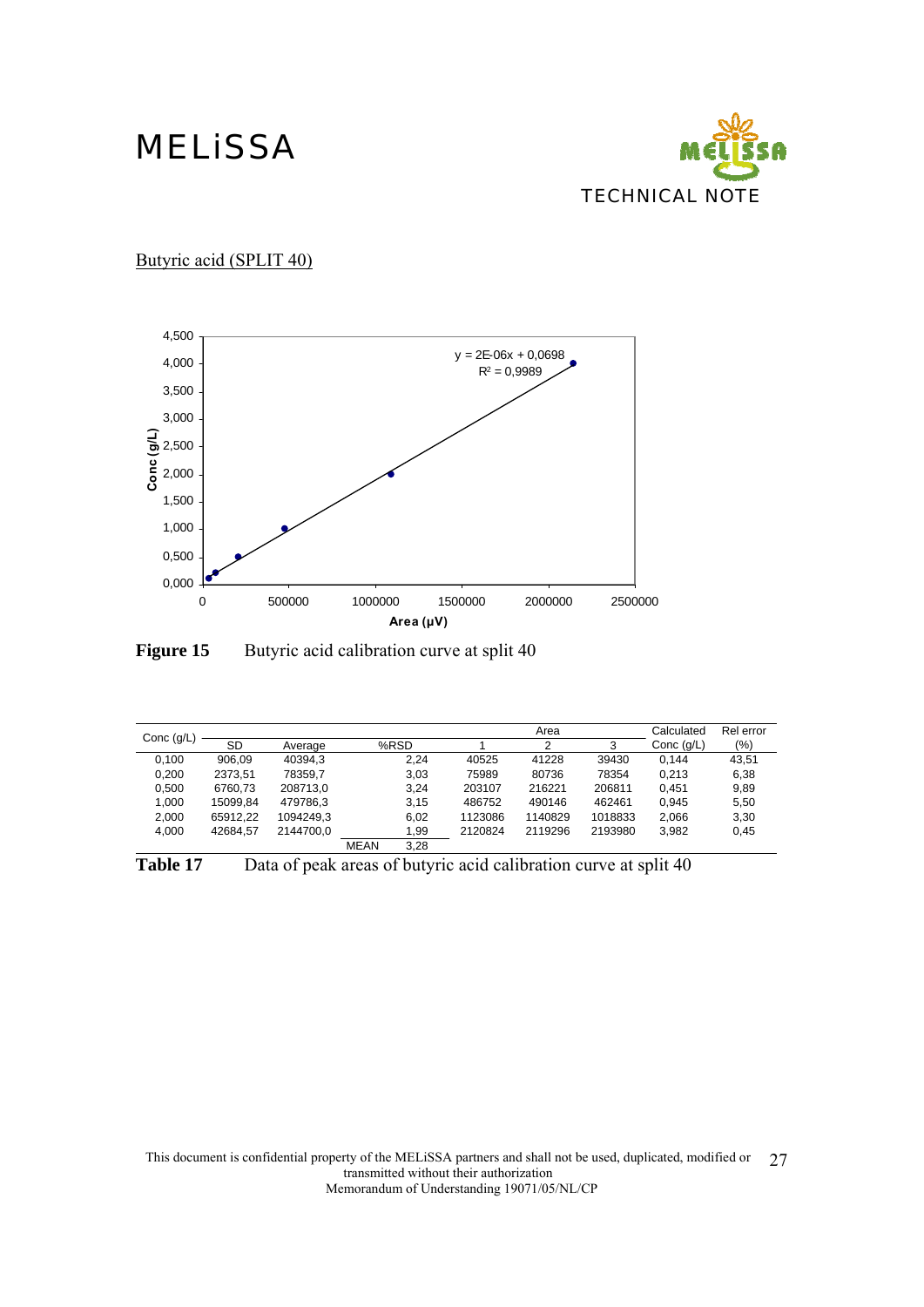

Isovaleric acid (SPLIT 40)



**Figure 16** Isovaleric acid calibration curve at split 40

| Conc $(g/L)$ |          |           |             |      |         | Area    |         | Calculated   | Rel error |
|--------------|----------|-----------|-------------|------|---------|---------|---------|--------------|-----------|
|              | SD       | Average   |             | %RSD |         | 2       | 3       | Conc $(q/L)$ | (%)       |
| 0.100        | 1300.22  | 47401.0   |             | 2.74 | 47760   | 48484   | 45959   | 0.140        | 39,78     |
| 0,200        | 3479.64  | 94207.0   |             | 3,69 | 90659   | 97614   | 94348   | 0,208        | 3,89      |
| 0.500        | 9072.39  | 259196.7  |             | 3.50 | 250992  | 268940  | 257658  | 0.448        | 10.50     |
| 1,000        | 21259.37 | 607220.3  |             | 3,50 | 618202  | 620743  | 582716  | 0,953        | 4,68      |
| 2.000        | 88569.22 | 1380189.7 |             | 6.42 | 1419191 | 1442565 | 1278813 | 2.076        | 3.81      |
| 4.000        | 58812.11 | 2687352.0 |             | 2,19 | 2662603 | 2644959 | 2754494 | 3.976        | 0,61      |
|              |          |           | <b>MEAN</b> | 3.67 |         |         |         |              |           |

Table 18 Data of peak areas of isovaleric acid calibration curve at split 40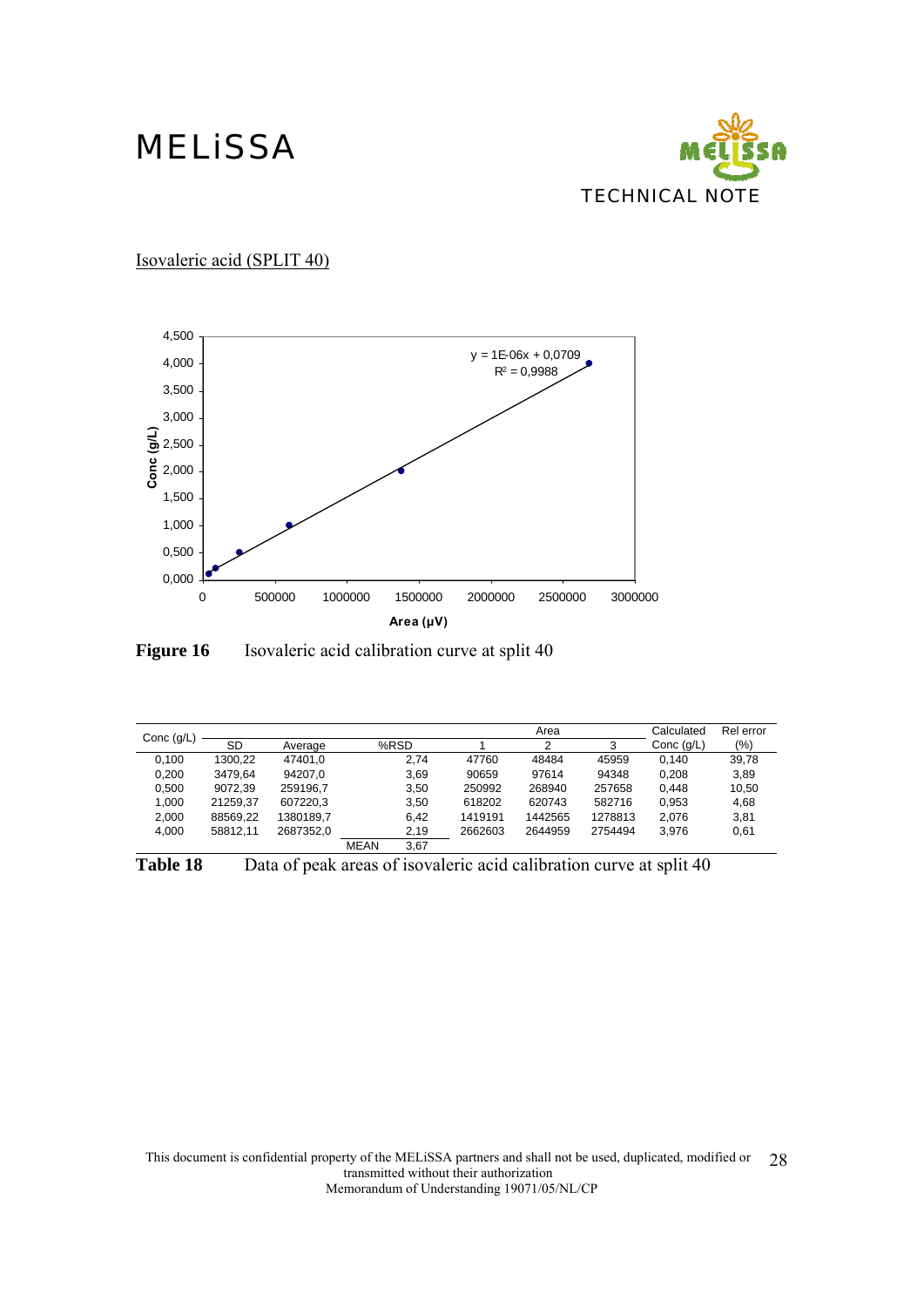

Valeric acid (SPLIT 40)



**Figure 17** Valeric acid calibration curve at split 40

|              |               |           |             |      |         | Area    |         | Calculated   | Rel error |
|--------------|---------------|-----------|-------------|------|---------|---------|---------|--------------|-----------|
| Conc $(g/L)$ | SD<br>Average |           |             | %RSD |         | 2       | 3       | Conc $(q/L)$ | $(\% )$   |
| 0.100        | 1350.76       | 47813.3   |             | 2,83 | 48089   | 49005   | 46346   | 0.141        | 40,93     |
| 0,200        | 2931,02       | 91434.7   |             | 3,21 | 88536   | 94397   | 91371   | 0,208        | 4,18      |
| 0.500        | 7579.61       | 246270.3  |             | 3.08 | 240483  | 254850  | 243478  | 0.448        | 10.46     |
| 1,000        | 16615.91      | 571193.0  |             | 2.91 | 580234  | 581328  | 552017  | 0.950        | 5,01      |
| 2.000        | 81205.89      | 1300938,3 |             | 6.24 | 1342086 | 1353334 | 1207395 | 2.078        | 3,89      |
| 4.000        | 52790.36      | 2528517.3 |             | 2,09 | 2496823 | 2499271 | 2589458 | 3.975        | 0,62      |
|              |               |           | <b>MEAN</b> | 3.39 |         |         |         |              |           |

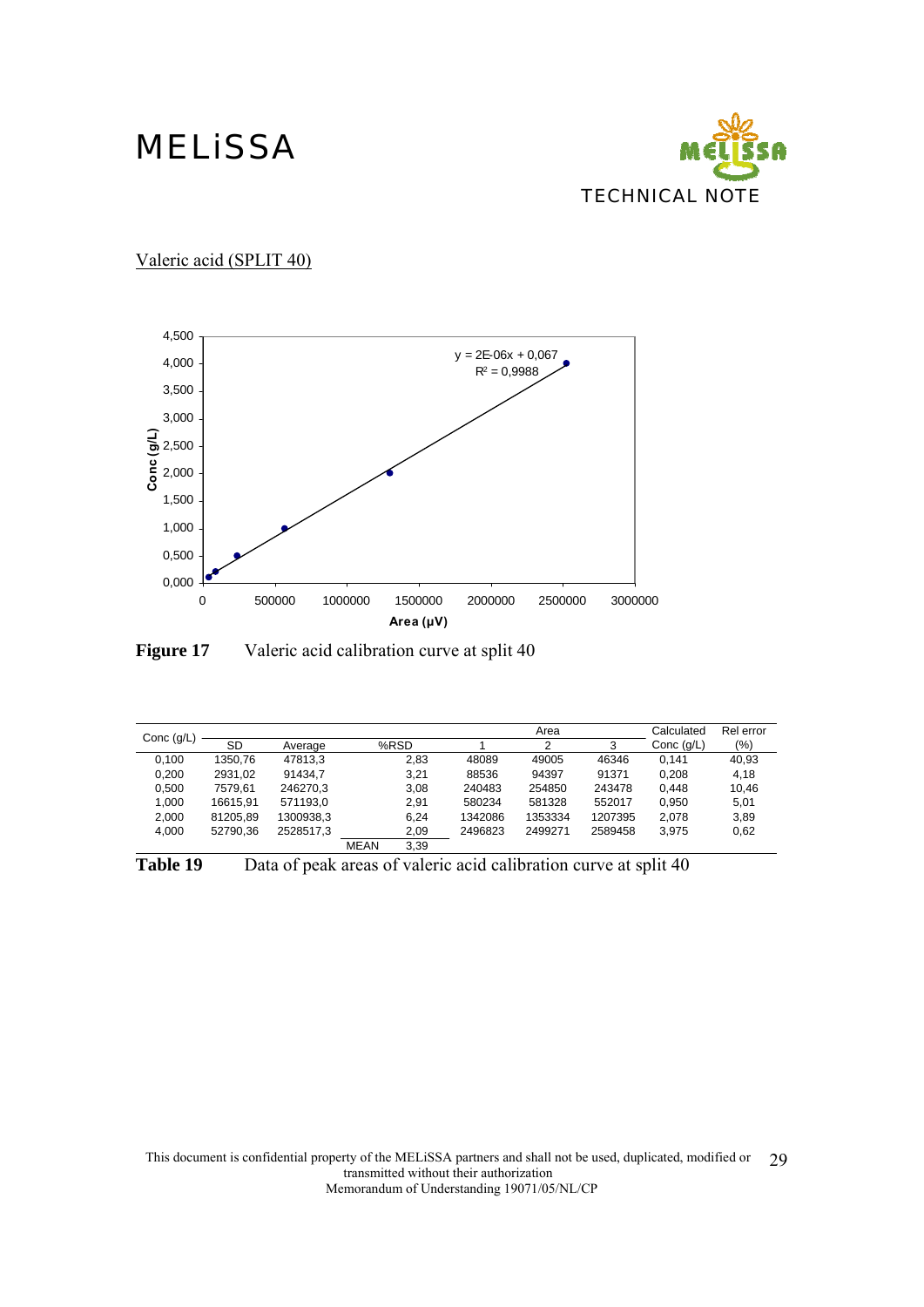

### **8.1.2.Data of analysis of liquid samples from compartment II**

**Table 20** Data of analysis of liquid samples from compartment II. Calculated concentrations and statistics.

| Compound  |                 |            |      |         | Calculated concentrations (q/L) |         |         |
|-----------|-----------------|------------|------|---------|---------------------------------|---------|---------|
|           | Mean conc (q/L) | SD         | %RSD |         |                                 |         |         |
| acetic    | 0.02615         | 4.8747E-04 | .86  | 0.02661 | 0.02648                         | 0.02597 | 0.02555 |
| propionic | 0.02345         | 5.1628E-04 | 2.20 | 0.02298 | 0.02402                         | 0.02376 | 0.02306 |



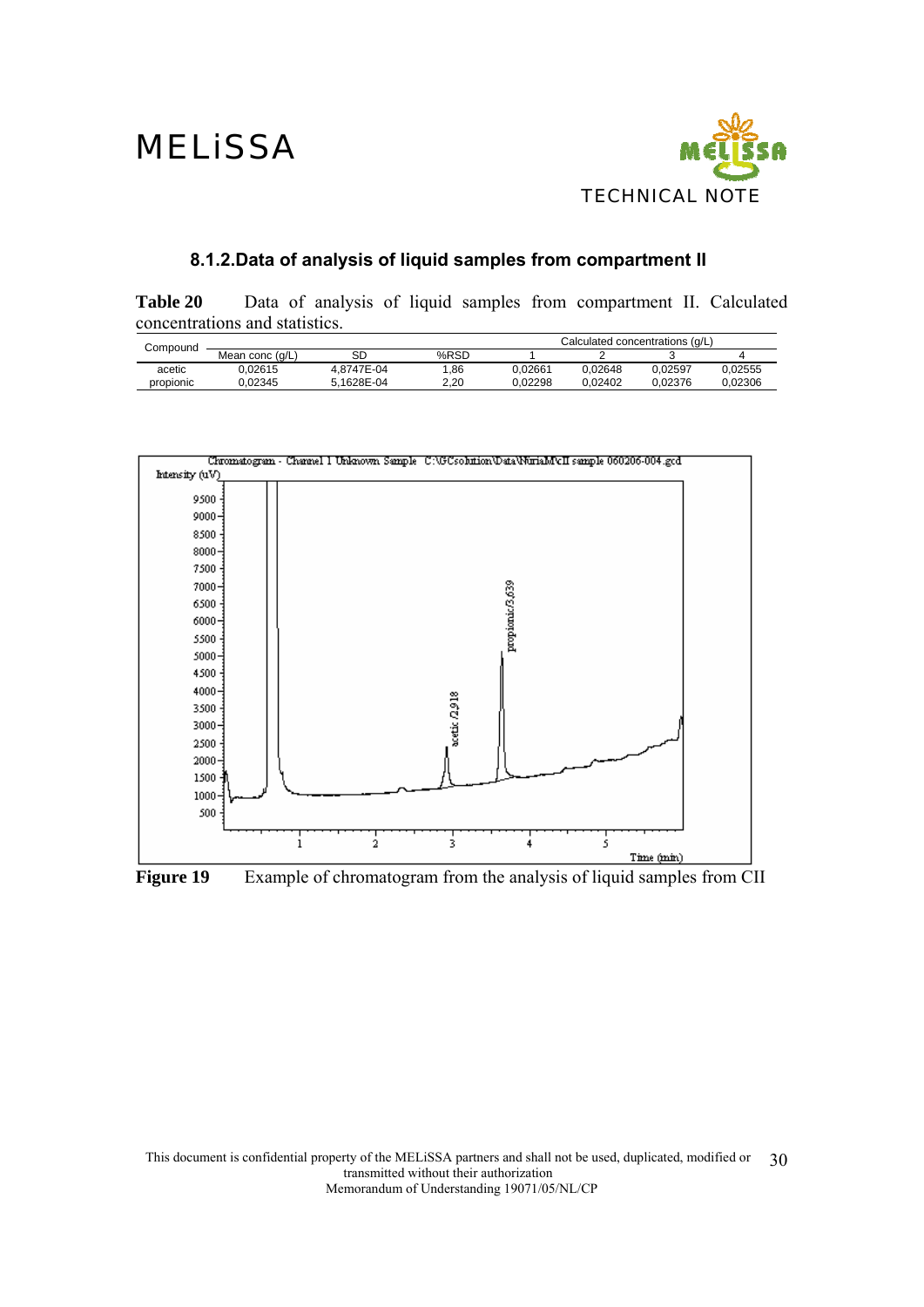

### **8.1.3.Data of on-line analysis of VFA**

**Table 21** Data of on-line analysis of acetic acid, propionic acid and butyric acid. Calculated concentrations and statistics.

|           |                 |               |            |      | Calculated concentrations (g/L) |         |         |         |         |         |
|-----------|-----------------|---------------|------------|------|---------------------------------|---------|---------|---------|---------|---------|
| Compound  | Mean conc (q/L) | Rel error (%) | SD         | %RSD |                                 |         |         |         |         |         |
| acetic    | 0.1001          | 0.1433        | 5.1545E-03 | 5.15 | 0.09957                         | 0.09631 | 0.10781 | 0.10186 | 0.09298 | 0.10233 |
| propionic | 0.1015          | .4983         | 4.9933E-03 | 4.92 | 0.10214                         | 0.09612 | 0.10705 | 0.10336 | 0.0948  | 0.10552 |
| butyric   | 0.1031          | 3.1033        | 4.1287E-03 | 4.00 | 0.10355                         | 0.09779 | 0.10525 | 0.10454 | 0.09878 | J.10871 |

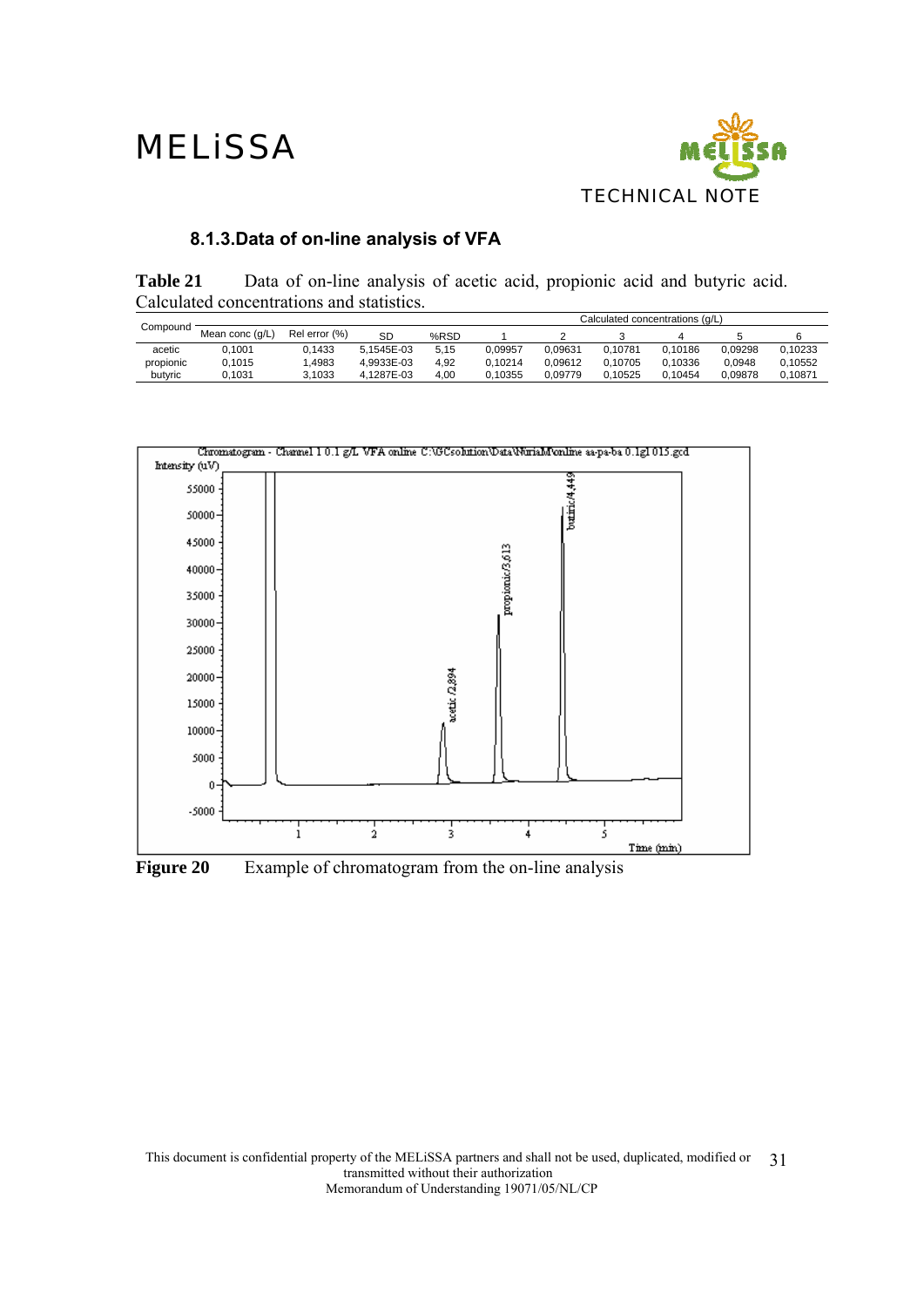

### **8.2. Calculations for the determination of the ratio volume/distance and dead time**

Experimental determination of the loop volume

For the experimental determination a glass was connected to the loop and filled with approximately 200ml of MilliQ. The glass was weighted before and after filling the loop with the MilliQ water. Result of experimental loop volume is in table 20.

**Table 22** Experimental determination of the liquid loop volume. Weight of MilliO water that fits into the loop.

| Weight $(g)$                                    | Test 1 | Test 2             |
|-------------------------------------------------|--------|--------------------|
| Glass before filling the loop with MilliQ water | 311.4  | 287.0              |
| Glass after filling the loop with MilliQ water  | 300.6  | 276.3              |
| Difference                                      | 10.8   | 10.7               |
| Volume of liquid loop (mL)                      |        | $10.75 (\pm 0.05)$ |

Theoretical determination of the loop volume

For the theoretical determination of the loop volume values of length and diameter of the tubing needed were used. For the theoretical determination of the flow cell there was no data, therefore it had to be determined experimentally. This determination was done by the same procedure explained above, used for the experimental determination of the loop volume. Results of the flow cell volume and the theoretical value of loop volume are in table 21 and 22 respectively.

#### **Table 23** Experimental determination of the flow cell volume.

| Weight $(g)$                                                                               | Test 1                                         |
|--------------------------------------------------------------------------------------------|------------------------------------------------|
| Glass before filling the loop with MilliQ water                                            | 294 1                                          |
| Glass after filling the loop with MilliQ water. Not including the<br>flow cell in the loop | 286.2                                          |
| Difference                                                                                 | 79                                             |
| Volume of flow cell (mL)                                                                   | $10.75 \ (\pm 0.05) - 7.9 = 2.85 \ (\pm 0.05)$ |

#### **Table 24** Theoretical determination of the liquid loop volume.

|                                       | Pump tubing | Teflon <sup>®</sup> tubing | Flow Cell        |
|---------------------------------------|-------------|----------------------------|------------------|
| Lenght $(mm)$                         | 410         | 3210                       | -                |
| Diameter (mm)                         | 2.06        | 1.59                       | -                |
| Volume ( $V = \pi r^2 \cdot L$ ) (mL) | .367        | 6 3 7 4                    | $2.85(\pm 0.05)$ |
| Total Volume (mL)                     |             | $10.59(\pm 0.05)$          |                  |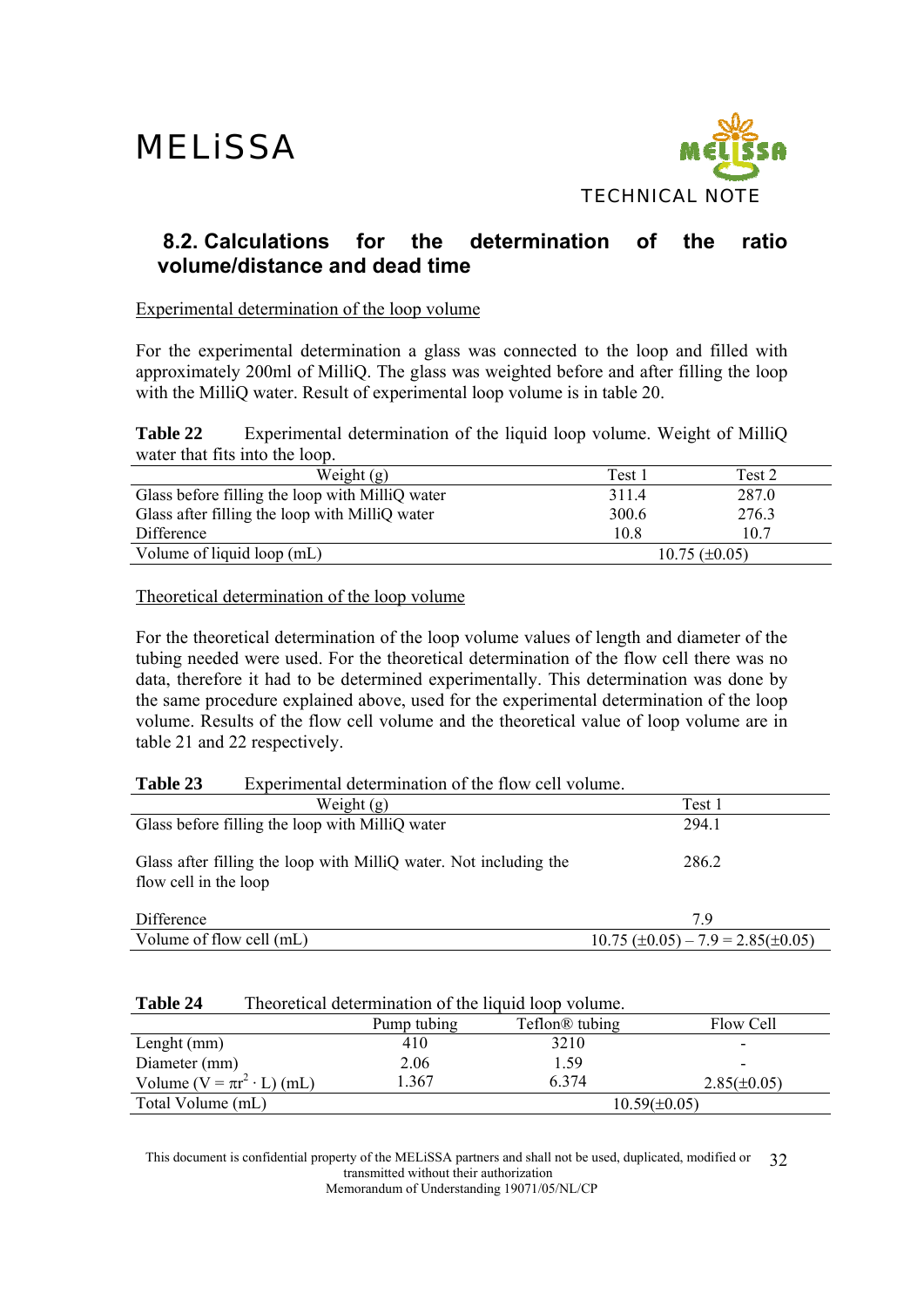

#### Determination of the ratio volume/distance

The following calculations were made for the calculation of the volume/distance ratio:

$$
\frac{V_{TT}}{L_{TT}} = \frac{6.374}{3.21} = 1.98567 \left(\frac{mL}{m}\right)
$$

Where  $V_{TT}$  is the Teflon® tubing volume in "mL" and  $L_{TT}$  is the Teflon® tubing in "m".

To this ratio the constant values  $V_{FC}$  and  $V_{PT}$  must be added:

$$
V(mL) = 1.98567 \left(\frac{mL}{m}\right) \cdot L(m) + V_{FC}(mL) + V_{PT}(mL) \qquad \text{eq 1}
$$

where V is the loop volume in "mL", L is the length in "m" of the loop excepting the pump tubing length used,  $V_{FC}$  is the experimental volume in "mL" of the flow cell and  $V_{PT}$  is the volume in "mL" corresponding to the pump tubing. The constant value  $V_{FC}$  is the following:

$$
V_{FC} = 2.85(\pm 0.05) mL
$$

 $V_{PT}$  depends on the inner diameter and length of the pump tubing used. In this case  $V_{PT}$  it is the following:

 $V_{PT} = 1.37$ *mL*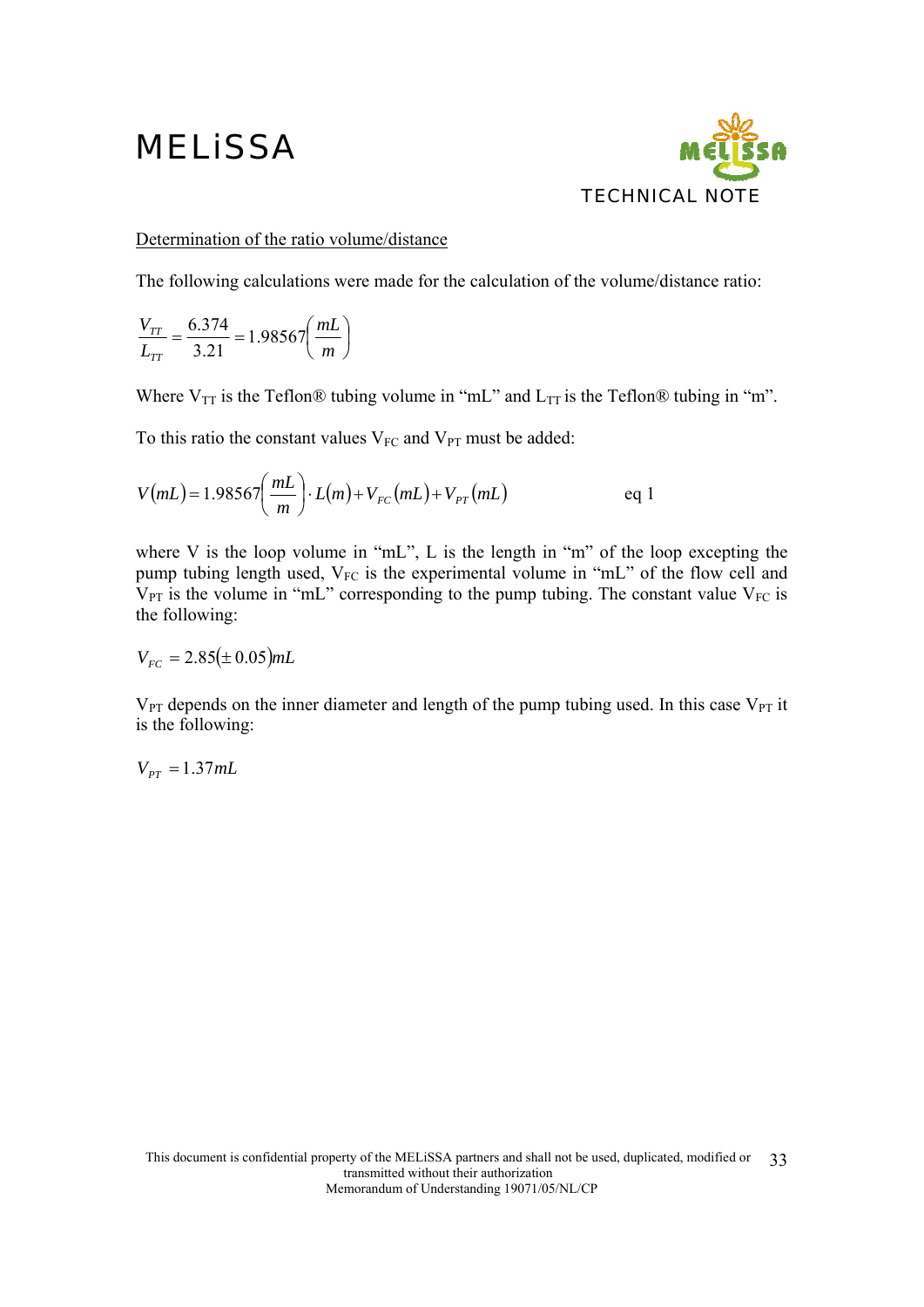

**8.3. Original offer for the on-line analysis of gas phase application** 

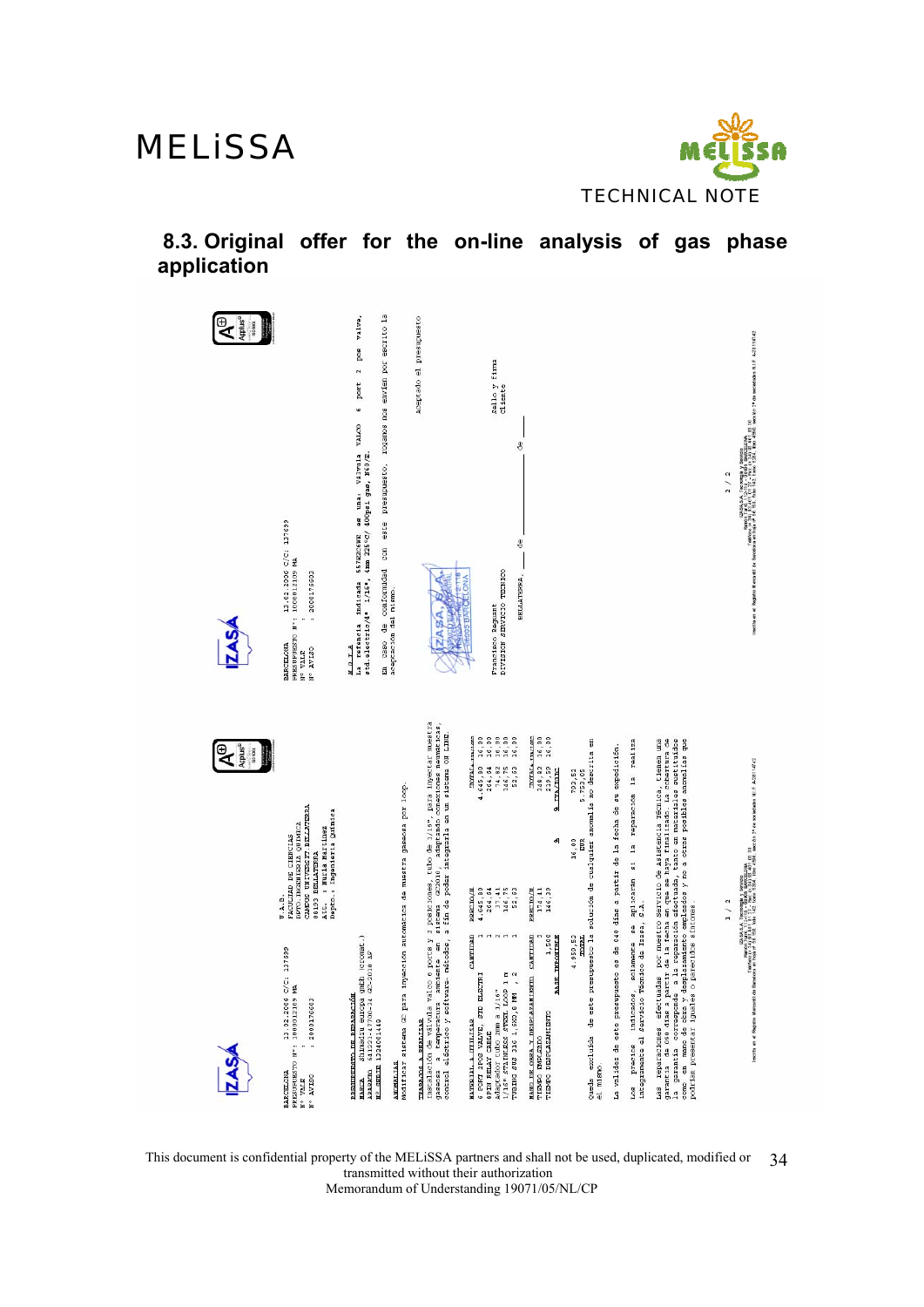

### **8.4. Technical specifications of equipment**

GC-2010 Specifications:

#### **Column oven**

Dimensions (mm) :  $280(W) \times 280 \text{ (H)} \times 175 \text{ (D)}$ Volume  $(L)$  : 13.7 Range of temperature : Room temperature +4°C to 450°C -50°C to 450°C (When liquid carbon dioxide gas is used.) Accuracy of temperature :  $\pm 1\%$  (K) (Calibrated at 0.01 °C) Deviation of temperature : Within 2°C (on a 200mm diameter column holder) Stability of temperature : Within  $\pm 0.05^{\circ}$ C Temperature coefficient :  $0.01^{\circ}C/\text{°C}$ Range of linear temperature increase: (in power voltage 100 VAC) 40°C/min up to 200°C 15°C/min up to 350°C 7°C/min up to 450°C (in power voltage 230 VAC) 70°C/min up to 200°C 50°C/min up to 350°C 35°C/min up to 450°C Cooling speed : Approximately 6 minutes cooling from 450°C to 50°C. Overheat protection : Programmable up to 470°C (A fixed circuit provides protection at 500°C) **Temperature program**  Program ramps : 20 ramps in total (Heating and cooling available) Setting : 0.1°C increments Program setting :  $-250$  to  $250^{\circ}C/min$ ,  $0.01^{\circ}C/min$  increments Total time of total program : Up to 9999.99 minutes **Injection port**  Range of temperature : Up to 450°C Temperature setting : 0.1°C increments Overheat protection : Programmable up to 470°C Injection unit : Split/Splitless injection, Direct injection **Detector**  ○ Hydrogen flame ionisation detector (FID) Range of temperature : Up to 450°C, 0.1°C increments Overheat protection : Programmable up to 470°C Minimum detection : 3pg C/s Dynamic range : 107 Jet material : Fused quartz Time constant : 4 ms to 2 s selectable **Auxiliary heated zone** AUX3 to AUX5 : Available (optional) **Carrier gas flow control unit**  ○ Split/Splitless mode Range : 0 to 970 kPa (The maximum pressure limit is the primary pressure minus 10 kPa.) 0.1 kPa increments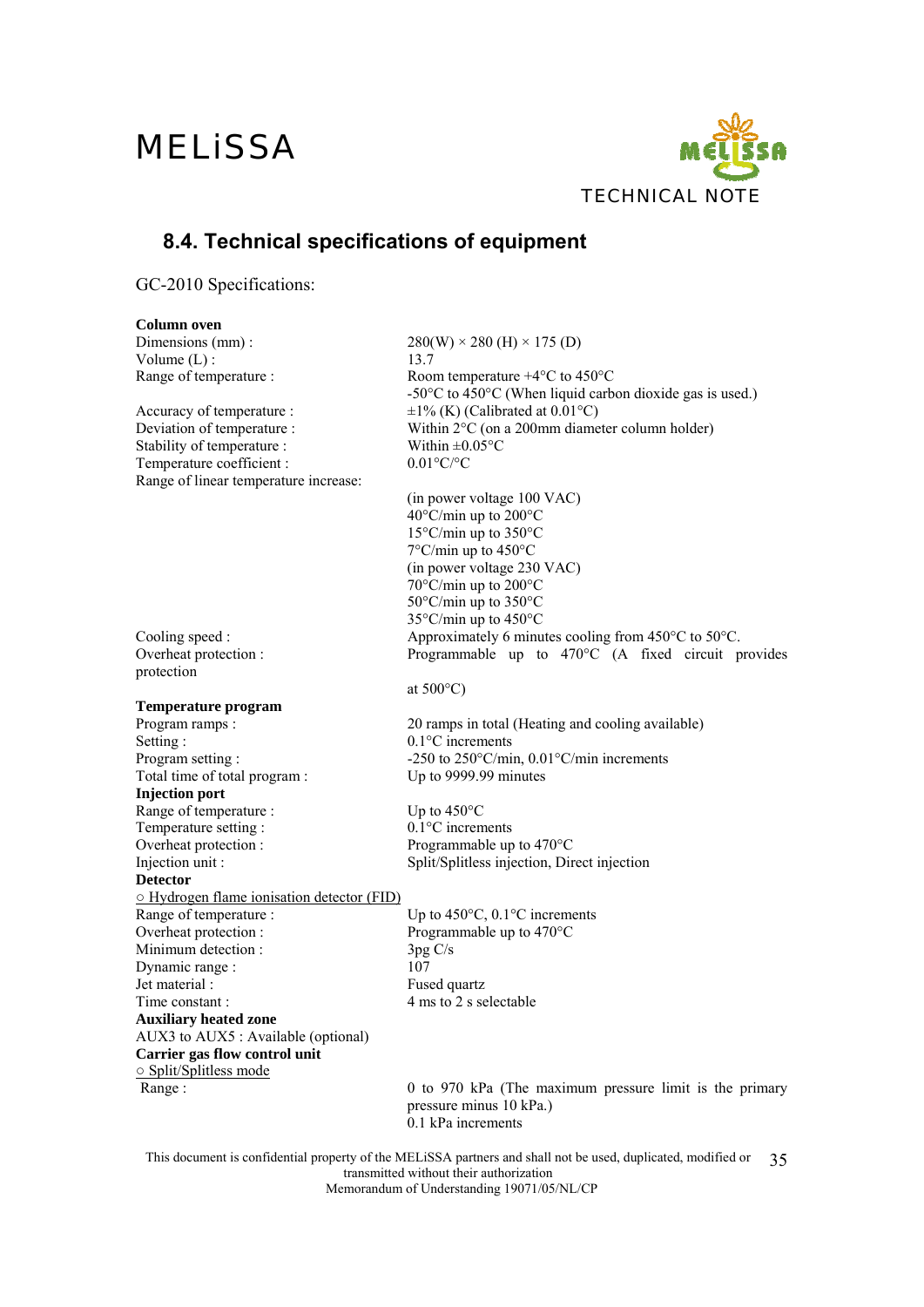

Program ramps : 7 ramps possible ○ Direct injection mode Pressure mode

Program ramps :  $\frac{7}{2}$  ramps possible Flow rate mode

**Detector gas flow controller** 

Program ramps :  $\frac{7}{2}$  ramps possible Program rate :  $-400 \text{ to } 400 \text{ ml/min/min}, 0.01 \text{ ml/min/min}$  increments **Display**  Back-light LCD  $240 \times 320$  dot, 16 lines The display can be switched between Japanese and English. **Dimensions, weight and power supply**<br>Dimensions (mm): Weight :  $30 \text{ kg}$ 50/60Hz

Program rate : -400 to 400 kPa/min, 0.01 kPa/min increments<br>Split rate setting : 0 to 9999.9, 0.1 increments  $0$  to 9999.9, 0.1 increments

Range : 0 to 970 kPa (The maximum pressure limit is the primary pressure minus 10 kPa.) 0.1 kPa increments Program rate :  $-400 \text{ to } 400 \text{ kPa/min}$ 

Range : 0 to 1200 ml/min (When primary pressure is 980 kPa) Program ramps : 7 ramps possible Program rate :  $-400$  to  $400$  ml/min/min 0.1 ml/min/min increments

Range :  $0 \sim 1200 \text{ ml/min (Air)}, 0.1 \text{ ml/min increments}$  $0 \sim 200$  ml/min (H2)  $0 \sim 100$  ml/min (Makeup He)

515 (W)  $\times$  440 (H)  $\times$  530 (D) mm Power supply : 100 VAC (standard model and FID detector), 1800 VA, 230 VAC (standard model with FID detector), 2600 VA, 50/60Hz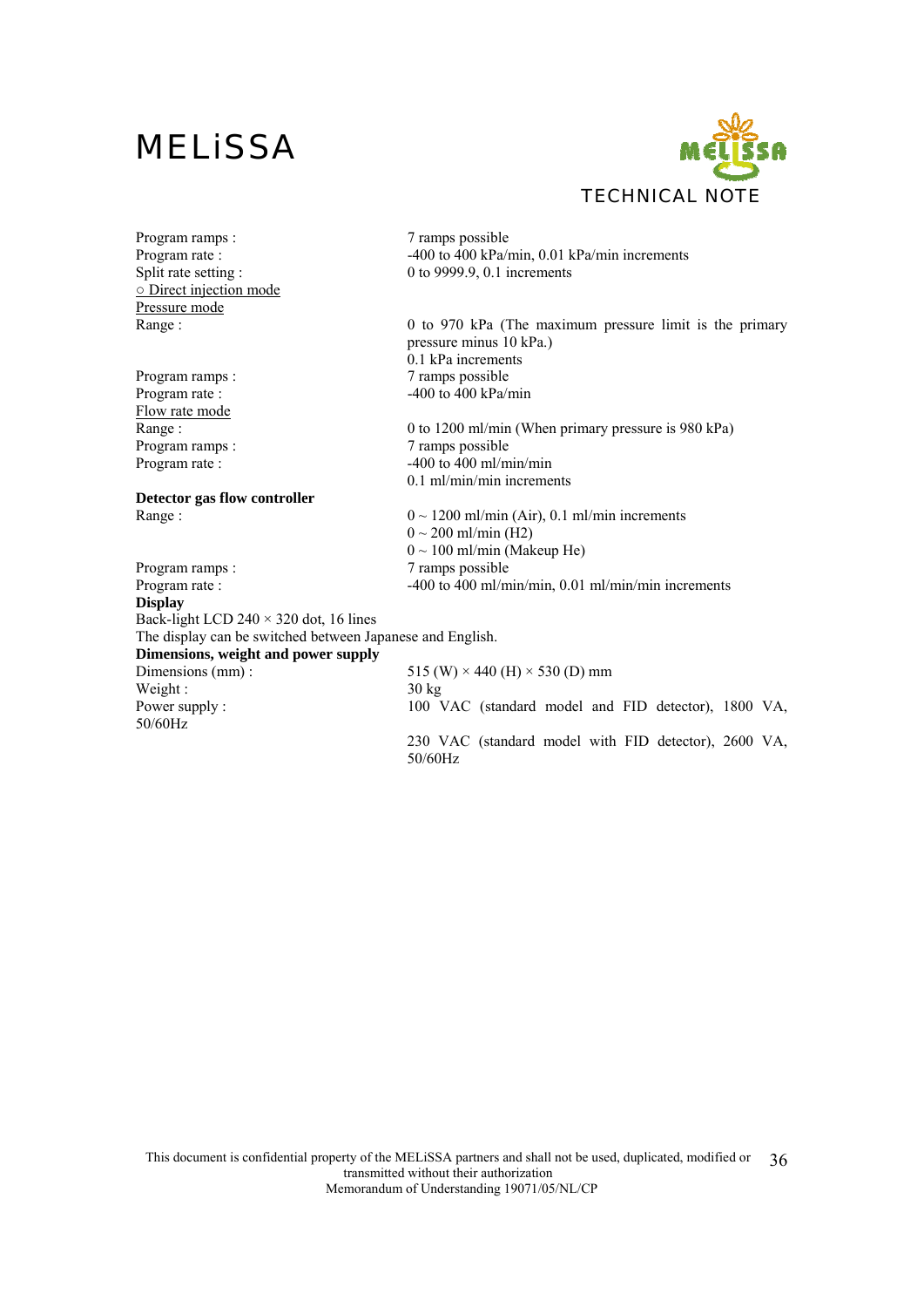

### **9. Comments**

Hereunder the comments from revision 1 and 2 are annexed for additional information. Comments belonging to revision 1 are marked as ESA (1) and UAB (1) and comments belonging to revision 2 are marked as ESA (2) and UAB (2).

| Page/paragraph | Comment                                                                                |  |  |  |  |  |
|----------------|----------------------------------------------------------------------------------------|--|--|--|--|--|
| 3/3.1.2        | <b>ESA (1):</b> Maximum concentration of VFA in CII liquid input:                      |  |  |  |  |  |
|                | We expect an amount around 5 g/L total VFA, 80% of the total                           |  |  |  |  |  |
|                | VFA being acetic acid. If we estimate the average molar molecular                      |  |  |  |  |  |
|                | weight around 65g/Mol for an average formula with 2.3 C atoms,                         |  |  |  |  |  |
|                | then the corresponding C concentration in CII liquid input will be                     |  |  |  |  |  |
|                | around 2gC/l.                                                                          |  |  |  |  |  |
|                | <b>ESA (2):</b> Please reflect this comment in the TN.                                 |  |  |  |  |  |
|                | <b>ESA</b> (1): If we understand properly, you have prepared a stock                   |  |  |  |  |  |
|                | standard solution with 10 g/l of 6 various VFA, i.e. one standard                      |  |  |  |  |  |
|                | solution with a total concentration of 60g/L VFA, is it correct?                       |  |  |  |  |  |
|                | Then, you have diluted this solution to reach $0.01, 0.025$ up to                      |  |  |  |  |  |
|                | 4g/L of each VFA, i.e. $0.01X6=0.06$ g/L up to $4*6=24$ g/L total                      |  |  |  |  |  |
|                | VFA, is it correct?<br>$UAB(1)$ : Yes.                                                 |  |  |  |  |  |
|                | <b>ESA</b> (1): If this is correct, then, according to our calculations (see           |  |  |  |  |  |
|                | attached table), we are working in the range of $0.032$ up to 12.6 g                   |  |  |  |  |  |
|                | C/L in your standard solutions.                                                        |  |  |  |  |  |
|                | Our questions/remarks are:                                                             |  |  |  |  |  |
|                | Don't you think the dilutions you have performed (from                                 |  |  |  |  |  |
|                | $10g/L$ down to $0.01g/L$ , i.e. up to $1000X$ dilution) are                           |  |  |  |  |  |
|                | challenging the accuracy of the concentrations?                                        |  |  |  |  |  |
|                | <b>UAB</b> (1): Yes, in fact I made another stock solution<br>$\overline{\phantom{a}}$ |  |  |  |  |  |
|                | containing 0.5g/L of each VFA to make the following                                    |  |  |  |  |  |
|                | solutions containing: 0.010, 0.025, 0.075, 0.1 and 0.2g/L of                           |  |  |  |  |  |
|                | each VFA. Paragraph has been corrected to: "Two stock                                  |  |  |  |  |  |
|                | standard solutions of a mixture of VFA at concentrations of                            |  |  |  |  |  |
|                | $0.5g/L$ and $10g/L$ of each compound were prepared in                                 |  |  |  |  |  |
|                | MilliQ water. Final solutions of the following                                         |  |  |  |  |  |
|                | concentrations: 0.01, 0.025, 0.075, 0.1, 0.2 and 0.4, 0.5, 1,                          |  |  |  |  |  |
|                | 2, 3, 4g/L of each compound were also prepared with MilliQ                             |  |  |  |  |  |
|                | water from stock solutions of $0.5g/L$ and $10g/L$ ,                                   |  |  |  |  |  |
|                | respectively."                                                                         |  |  |  |  |  |
|                | <b>ESA</b> (1): If our assumptions are correct, then we are not in the                 |  |  |  |  |  |
|                | calibration range you mention (0.01 to 2 $gC/L$ ); please clarify.                     |  |  |  |  |  |
|                | UAB (1): In the GC, VFA are separated and analysed one by one. If                      |  |  |  |  |  |
|                | you expect 2gC/L of total VFA in the sample, there must be less                        |  |  |  |  |  |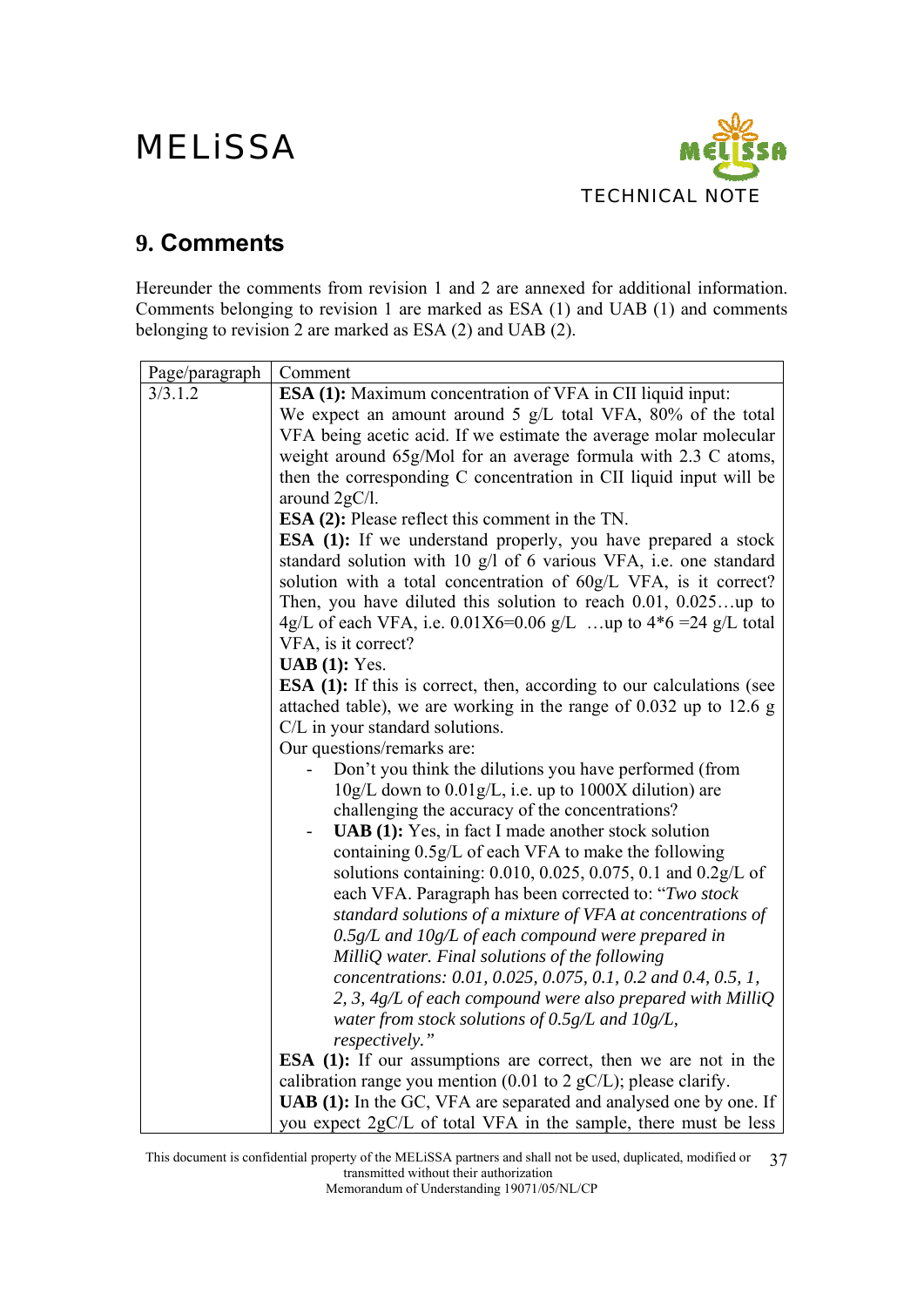

|         | than $2gC/L$ of each VFA, and the sum of all of them will result in       |
|---------|---------------------------------------------------------------------------|
|         | $2gC/L$ . Therefore, each VFA will be in a possible range of 0.01 to      |
|         | $2gC/L$ . This is the range that has been used for calibration. If all    |
|         | VFA are put in the same vial it does not affect the result, because in    |
|         | the GC they will be separated.                                            |
|         | <b>ESA</b> (2): If we understand correctly, you wanted to check           |
|         |                                                                           |
|         | concentrations of each VFA individually up to 2gC/L, and you did          |
|         | it with a mixture of VFA, as you assume having a mono-VFA or a            |
|         | multi-VFA solution does not interfere with the quality of your            |
|         | calibration?                                                              |
|         | UAB (2): Yes. In fact, that is why a mixture of VFA can be                |
|         | analysed in a real sample, because GC is capable of separating each       |
|         | VFA individually and analyse it one by one, regardless the number         |
|         | of different VFA's that the sample contain or whether they are at         |
|         | the same concentration or not. Under this basic, standard samples         |
|         | are prepared with a mixture of VFA's. They could have been                |
|         | prepared with one VFA individually. But this does not affect the          |
|         | analysis.                                                                 |
|         | <b>ESA (2):</b> If this is correct, please state it clearly in the TN.    |
|         | <b>UAB</b> (2): The following paragraph has been added: " $GC$ is capable |
|         | of separating each VFA and analyse them one by one, regardless            |
|         | the number of different VFA's that the sample contain or whether          |
|         | they are at the same concentration or not. Under this basic,              |
|         | standard samples are prepared with a mixture of VFA's. Each               |
|         | standard sample could have been prepared with one VFA, but the            |
|         | number of components per sample does not affect the analysis."            |
|         | <b>ESA</b> (2): However, one remark: it is not expected to have all       |
|         | VFA at the same concentration in the "real" liquid phase. It              |
|         | could be then extremely relevant to calibrate your GC with a              |
|         | synthetic solution containing VFAs at a respective concentration          |
|         | which is more representative of your study case.                          |
|         | <b>UAB (2):</b> This is not going to change the results because VFA       |
|         | are separated and analysed one by one in the GC depending on              |
|         |                                                                           |
|         | each VFA calibration curve, regardless if they are at the same            |
|         | concentration or not.                                                     |
| 5/3.3.2 | <b>ESA</b> (1): Why do we have a conc. Range of 25-400 mg/L whereas       |
|         | your dilutions correspond to 500 mg/L?                                    |
|         | UAB (1): Because we made a mistake. There is another standard             |
|         | solution of 400mg/L of each VFA I did not mention in the                  |
|         | document. This paragraph has been corrected in paragraph 3.1.2,           |
|         | page 3.                                                                   |
| 6/3.3.3 | <b>ESA (1):</b> Please correct RSD instead of RDS.                        |
|         | UAB (1): Corrected.                                                       |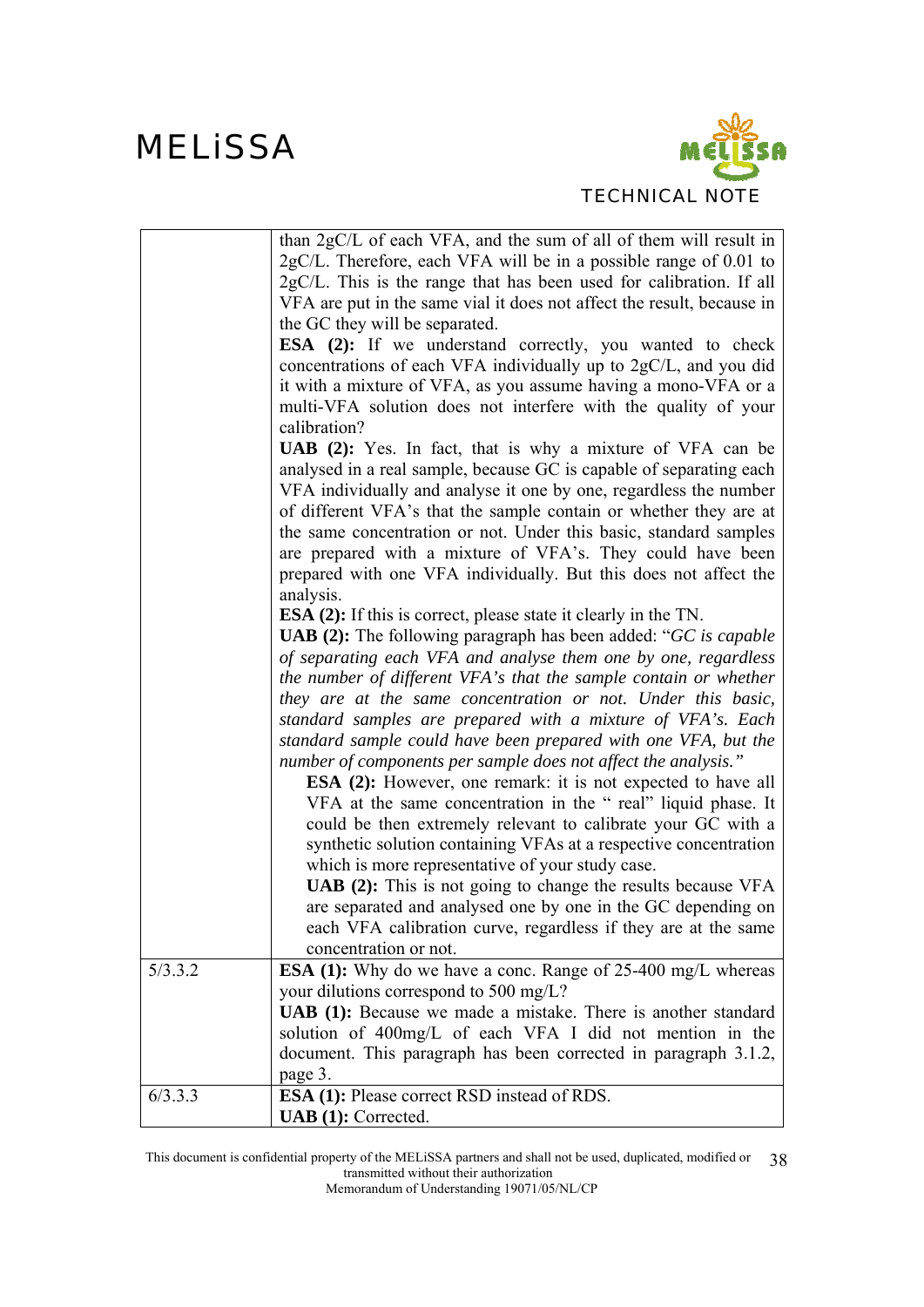

| Can you comment the range of $0.3$ to $16\%$ RSD with regards to the       |
|----------------------------------------------------------------------------|
|                                                                            |
| average RSD values that are around 3 to 6 in table 2.                      |
| <b>UAB</b> (1): Reproducibility of samples was studied buy a number of     |
| standard samples, that where analysed in triplicate. The RSD values        |
| are calculated for each sample. These values range from $0.3$ to $16\%$ ,  |
| the highest RSD corresponding to the lower concentrations for              |
| acetic acid and propionic acid at split 10 (the specific data for these    |
| are provided in "8. Appendix" tables 8 and 9). In addition, an             |
| AVERAGE RSD was calculated by averaging all RSD values of a                |
| given VFA. These AVERAGE RSD are reported in table 2, and                  |
| range between 3 and 6%, depending on the specific VFA.                     |
| Paragraph 3.3.3 is rephrased to: "Precision was studied by                 |
| measuring the reproducibility of peak areas. Reproducibility was           |
| measured by calculating the relative standard deviation (RSD) of           |
|                                                                            |
| peak areas for three repeated analysis of each sample. Results of          |
| RSD of individual samples of all different concentrations range            |
| from 0.3 to 16%. The highest RSD values correspond to the lowest           |
| acetic and propionic acids concentrations analysed at a split ratio        |
| of 10. In addition, average values of RDS of each VFA were                 |
| calculated from all the RSD values for a given VFA. These averages         |
| RSD are represented in table 2, and range from 3 to $6\%$ ."               |
|                                                                            |
| <b>ESA</b> (1): The analysis at split ratio 10 is more accurate ONLY for   |
| concentrations $>$ 200 mg/L, please rephrase.                              |
| <b>UAB</b> (1): Rephrased in paragraph 3.3.3 as it is shown below.         |
| <b>ESA</b> (1): Again, how do we have values for 400 mg/L with a           |
| standard solution at 500 mg/L?                                             |
|                                                                            |
| <b>UAB (1):</b> This has been corrected in paragraph number 3.3.2 page 5   |
| to: "For concentration ranges $0.025g/L-0.4g/L$ (25, 75, 100, 200          |
| and 400 mg/L) and $0.1g/L-4g/L$ (0.1, 0.5, 1, 2 and 4g/L) split 10 and     |
| split 40 were used respectively. Correlation factors $(R)$ were            |
| calculated for each compound at each split ratio (table 2)."               |
| <b>ESA</b> (1): You mention the relative error at split ratio 40 for a     |
| concentration of 100 mg/L. This cannot be found in table 3.                |
| <b>UAB</b> (1): This is in "8. Appendix" from table 12 to 19.              |
| <b>ESA</b> (1): The optimal range of concentration used in the analysis at |
| split ratio 40 must be from 200 to 4000 mg/L : this statement is not       |
| consistent with your previous comments, as we are more accurate at         |
| split ratio 10 for 200 and 400 mg/L. Please clarify.                       |
|                                                                            |
| <b>UAB</b> (1): Although the analysis of concentrations ranging from 200   |
| to 400mg/L is more accurate at split ratio 10, concentrations from         |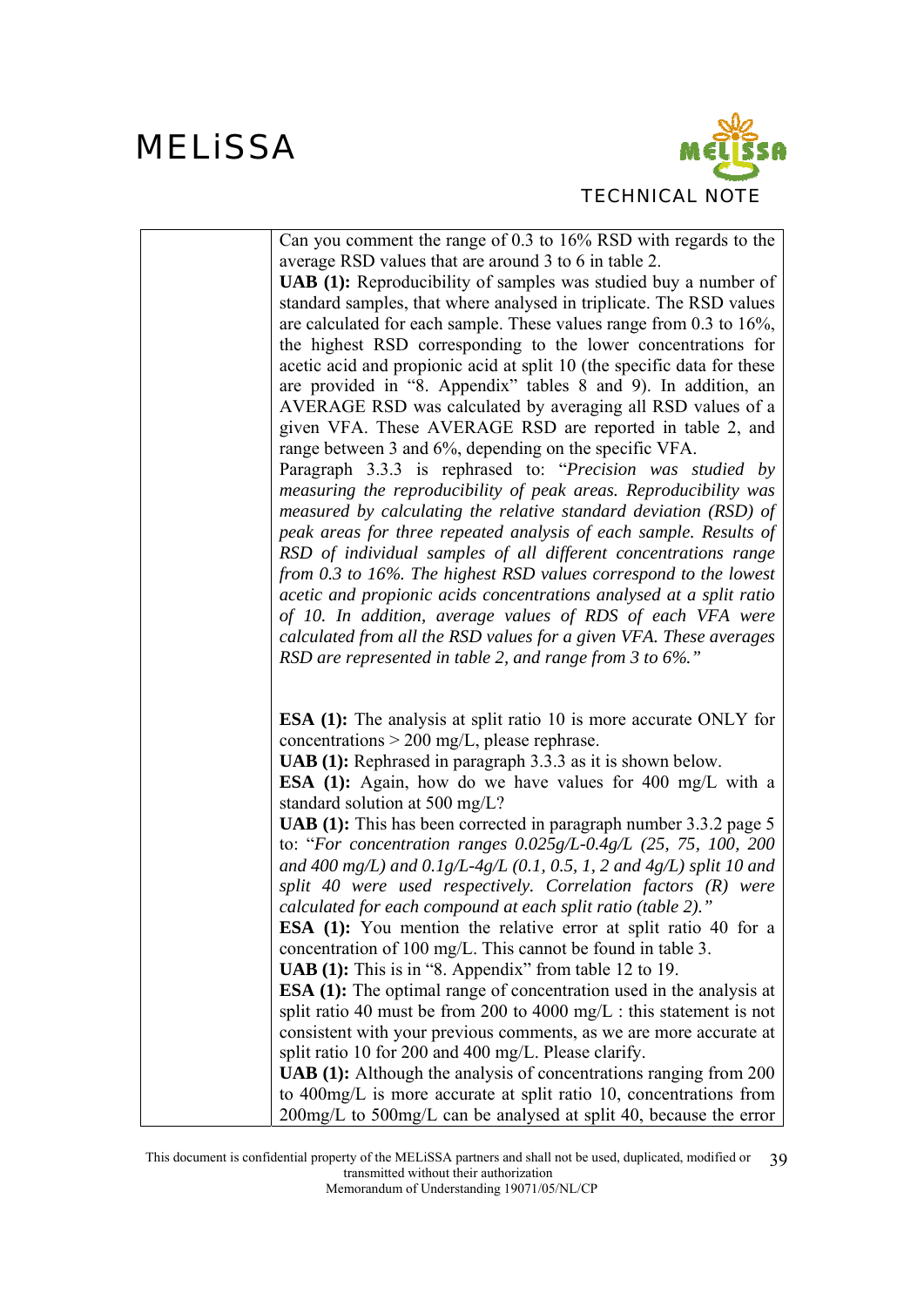

|         | is acceptable (see table 3).                                                                                                                                                                                                                                                                                                                                               |
|---------|----------------------------------------------------------------------------------------------------------------------------------------------------------------------------------------------------------------------------------------------------------------------------------------------------------------------------------------------------------------------------|
|         | <b>ESA (1):</b> Please add references to your appendixes.                                                                                                                                                                                                                                                                                                                  |
|         |                                                                                                                                                                                                                                                                                                                                                                            |
|         | <b>UAB</b> (1): Paragraph 3.3.3 in page 6 has been corrected to: " <i>It is</i><br>remarkable that at split ratio 40 the relative error calculated for the<br>lowest concentration (100 $mg/L$ ) is considerably high (see section<br>"8 Appendix" tables 12 to 19). Therefore, the optimal range of<br>concentration used in the analysis of VFA at split 40 must be from |
|         | 200 to 4000 $mg/L$ of compound. Although the analysis of<br>concentrations ranging from 200 to $400$ mg/L is more accurate at                                                                                                                                                                                                                                              |
|         | split ratio 10, concentrations from $200$ mg/L to $500$ mg/L can be also<br>analysed at split 40, because the error is acceptable (see table $3$<br>$below).$ "                                                                                                                                                                                                            |
|         | <b>ESA</b> (1): Can you comment the results you have obtained? After an<br>optimisation process we could obtain good results.                                                                                                                                                                                                                                              |
|         | <b>ESA (2):</b> Please detail and insert your conclusions in the TN                                                                                                                                                                                                                                                                                                        |
|         | <b>ESA (1):</b> According to your expectations?                                                                                                                                                                                                                                                                                                                            |
|         | <b>UAB</b> $(1)$ : Yes.                                                                                                                                                                                                                                                                                                                                                    |
|         | <b>ESA (1):</b> Consistency with supplier's information?                                                                                                                                                                                                                                                                                                                   |
|         | $UAB(1)$ : Yes.                                                                                                                                                                                                                                                                                                                                                            |
|         | <b>ESA</b> (2): Please detail a bit and include this information in the TN.<br>UAB (2): A new paragraph: "3.4 Conclusions" has been added to<br>this section.                                                                                                                                                                                                              |
| 7/4.2   | <b>ESA</b> (1): Table 4: the RSD of 1.86% you have obtained is not                                                                                                                                                                                                                                                                                                         |
|         | consistent with the 6% mentioned in table 2, please clarify.                                                                                                                                                                                                                                                                                                               |
|         | <b>UAB</b> (1): The explanation is the same of point $6/3.3.3$ . $6\%$ is the                                                                                                                                                                                                                                                                                              |
|         | AVERAGE RSD value for acetic acid at split 10. However,                                                                                                                                                                                                                                                                                                                    |
|         | individual RSD values range from 0.6 to 16% (see "8.Appendix"                                                                                                                                                                                                                                                                                                              |
|         | table 8). Therefore the individual value of RSD 1.86% is consistent                                                                                                                                                                                                                                                                                                        |
|         | with the AVERAGE value of $6\%$ , because it is in the range of                                                                                                                                                                                                                                                                                                            |
|         | individual values.                                                                                                                                                                                                                                                                                                                                                         |
| 8/5.2.1 | <b>ESA</b> (1): Do you use solutions with ONE VFA or with a mixture of                                                                                                                                                                                                                                                                                                     |
|         | them, each of them being at a concentration of 0.1 $g/L$ ?                                                                                                                                                                                                                                                                                                                 |
|         | <b>UAB</b> (1): Yes, it is a mixture, each of them at a concentration of                                                                                                                                                                                                                                                                                                   |
|         | $0.1g/L$ .                                                                                                                                                                                                                                                                                                                                                                 |
|         | <b>ESA (2):</b> Please clarify it in the TN (mixture of three VFA?)                                                                                                                                                                                                                                                                                                        |
|         | <b>UAB (2):</b> Sentence rephrased to: "Standard solution of a mixture of                                                                                                                                                                                                                                                                                                  |
|         | three VFA at $0.1g/L$ each compound was analysed on-line using the<br>flow cell $1.$ "                                                                                                                                                                                                                                                                                     |
| 8/5.2.2 | The equation that definesplease rephrase your<br>ESA $(1)$ :                                                                                                                                                                                                                                                                                                               |
|         | sentence.                                                                                                                                                                                                                                                                                                                                                                  |
|         | <b>UAB</b> (1): Paragraph has been modified to: "To estimate the                                                                                                                                                                                                                                                                                                           |